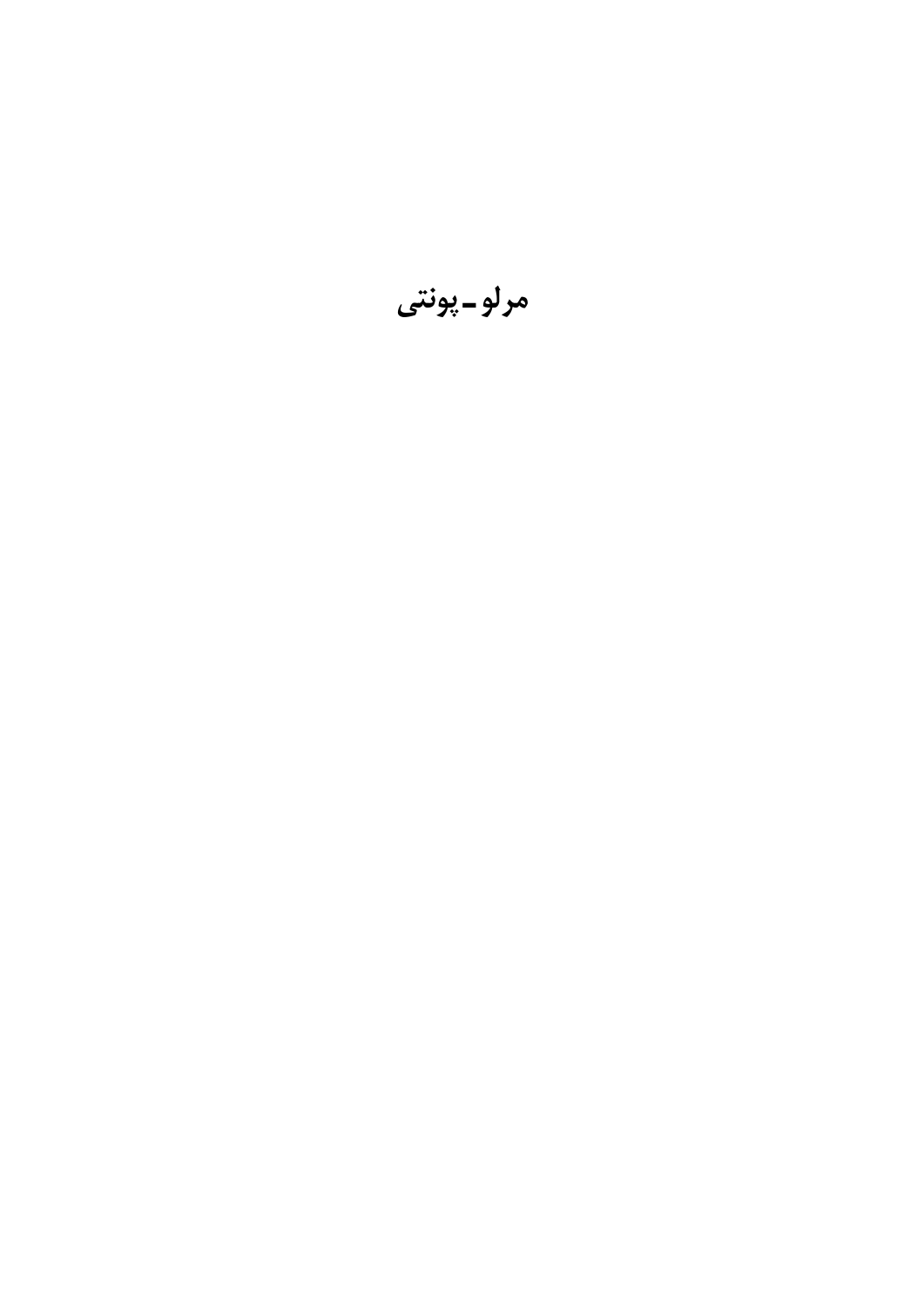#### تقدیم به کیلب و سوفی

Carman, Taylor سرشناسه:کارمن، تیلور، ۱۹۶۵ـــم. عنوان و نام پدیدآور: مرلو ـــ پونتی/ تیلور کارمن؛ ترجمه مسعود علیا. مشخصات نشر: تهران: ققنوس، ١٣٩٠. مشخصات ظاهري: ٣۶٠ ص. شابک: ۵\_۹۲۲\_۳۱۱\_۹۷۸\_۹۷۸ وضعيت فهرست نويسي: فيپا يادداشت: عنوان اصلي: Merleau-ponty, 2008 موضوع: مرلوـ پونتي، موريس، ١٩٠٨ ـ ١٩۶١ م. موضوع: پدیدهشناسی موضوع: فلسفه جديد شناسه افزوده: علیا، مسعود، ۱۳۵۴ ـ، مترجم ردهبندی کنگره: ۱۳۸۹ ۲ ک۴م/۲۴۳۰ B ردەبندى ديويى: ۱۹۴ شماره كتاب شناسى ملى: ٢٢۴٧٧٧٢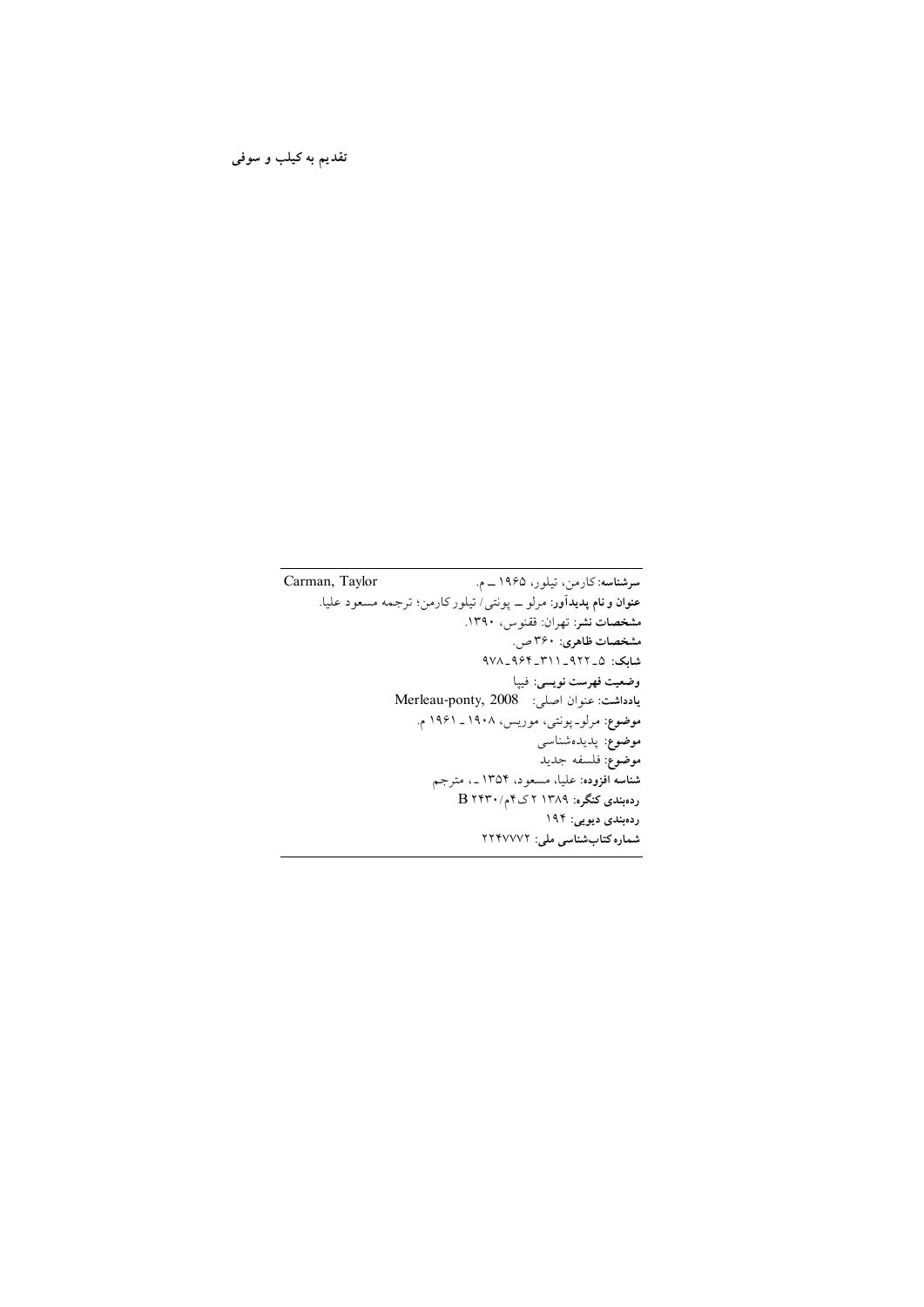مرلو ۔پونتی

# تيلوركارمن

ترجمة مسعود عليا

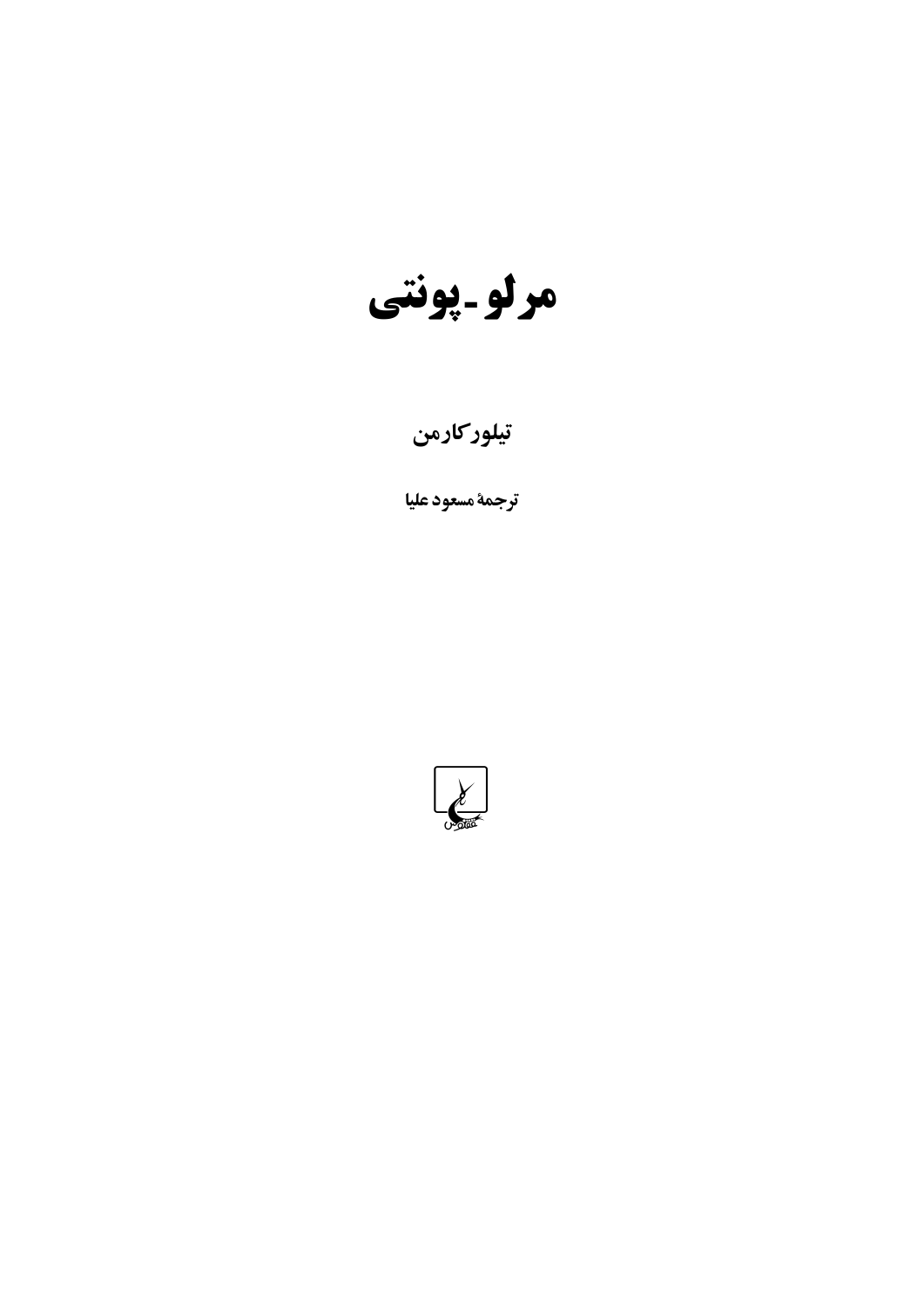# این کتاب ترجمهای است از:

#### **MERLEAU-PONTY**

Taylor Carman

Routledge, 2008



## انتشارات ققنوس تهران، خيابان انقلاب، خيابان شهداي ژاندارمري، شمارهٔ ۱۱۱، تلفن ۴۰ ۸۶ ۴۰ ۶۶ \* \* \* تيلور كارمن مرلو۔پونتی ترجمة مسعود عليا چاپ دوم ۹۹۰ نسخه  $1498$ چاپ شمشاد حق چاپ محفوظ است شایک: ۵ ـ ۹۲۲ ـ ۳۱۱ ـ ۹۶۴ ـ ۹۷۸ ISBN: 978 - 964 - 311 - 922 - 5 www.qoqnoos.ir Printed in Iran ۲۲۰۰۰ تومان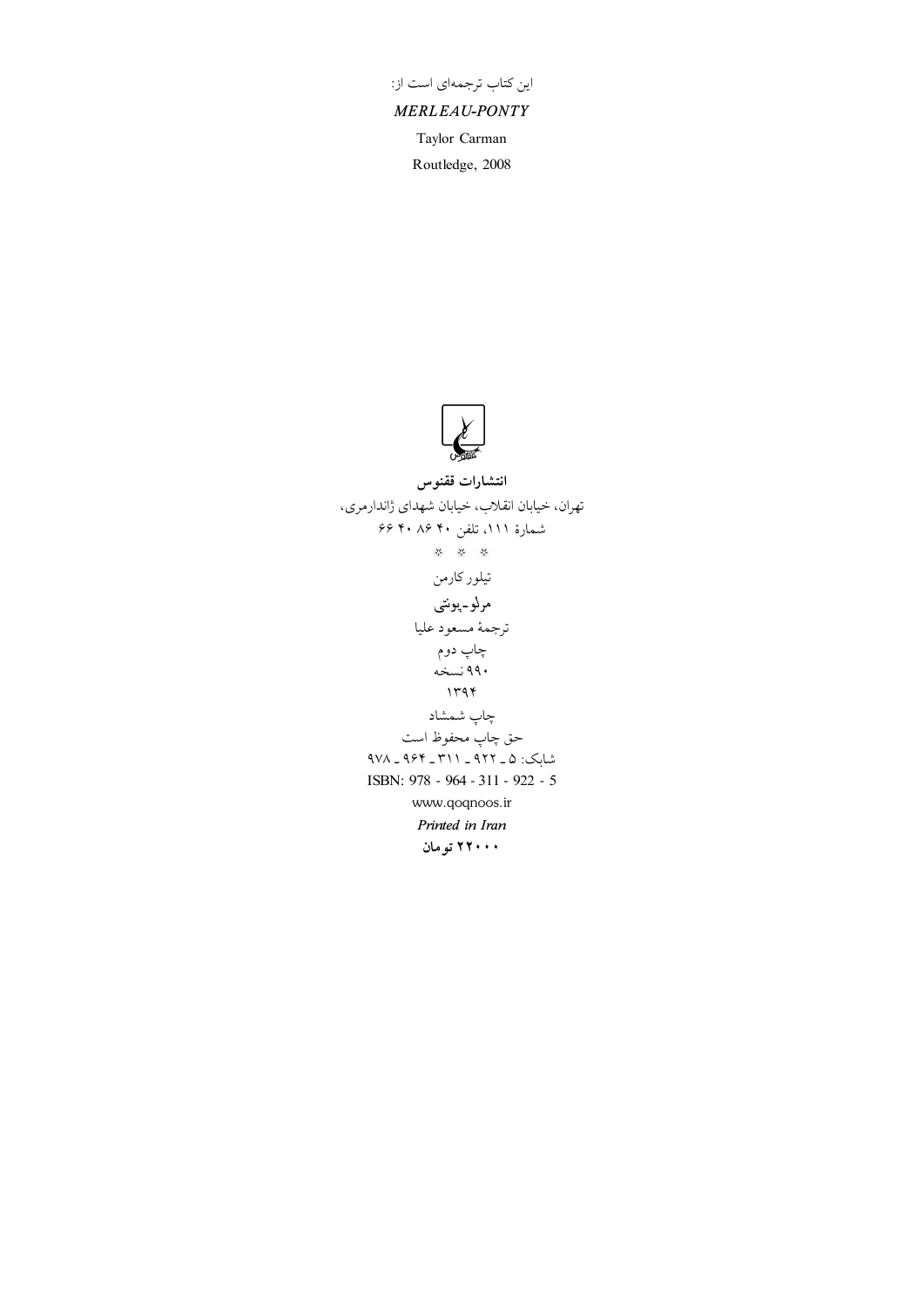فهرست

| ۳. عوامل مؤثر در شکلگیری [اندیشهٔ مرلو ـ پونتی] ۳۲ |
|----------------------------------------------------|
|                                                    |
|                                                    |
|                                                    |
|                                                    |
| منابعی برای مطالعهٔ بیش تر  ۵۱                     |
|                                                    |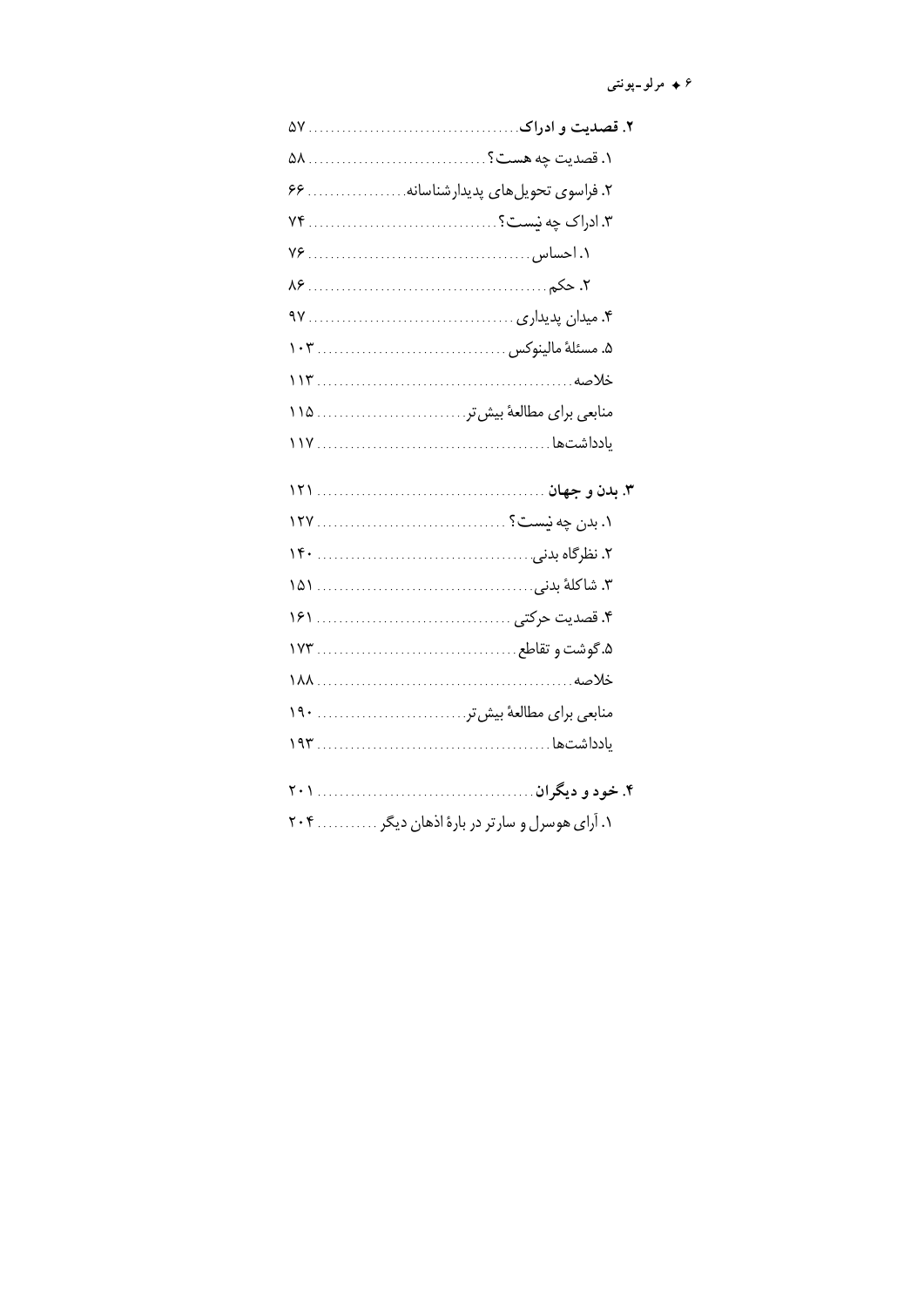| ٢۶.                                               |       |
|---------------------------------------------------|-------|
|                                                   |       |
|                                                   |       |
|                                                   |       |
|                                                   |       |
|                                                   |       |
|                                                   |       |
| مناب <i>عی</i> برا <i>ی</i> مطالعهٔ بیش تر ۳۰۴    |       |
|                                                   |       |
|                                                   |       |
|                                                   |       |
| ۲. رفتارگرایی، شناختگرایی و هوش مصنوعی ۳۱۵        |       |
| ۳. شناخت بدنمندانه، ذهن امتدادیافته، کنشگرایی ۳۲۳ |       |
| ۳۲۹                                               | خلاصه |
| منابعی برای مطالعهٔ بیش تر ۳۲۹                    |       |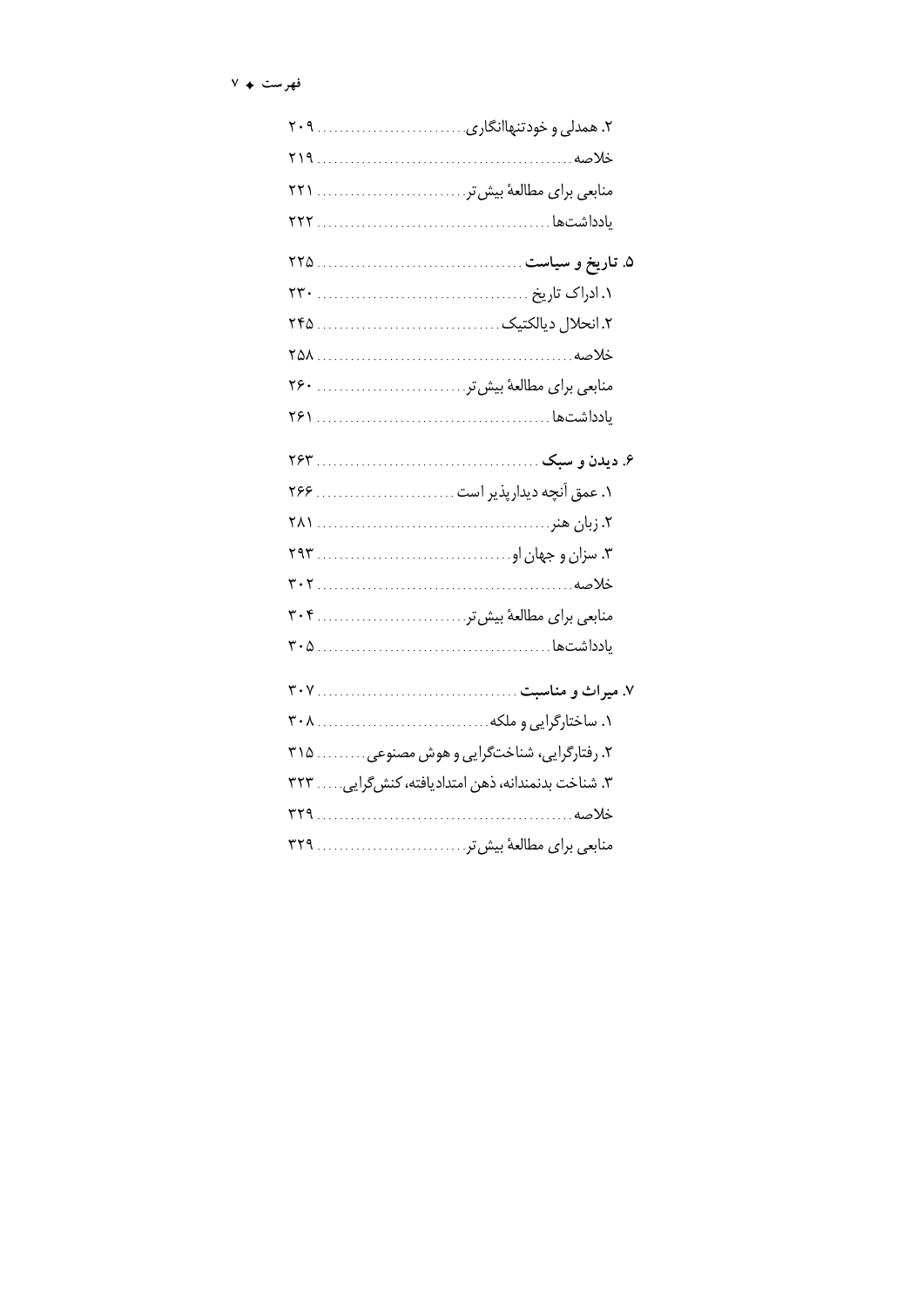#### ۸ + مرلو۔پونتی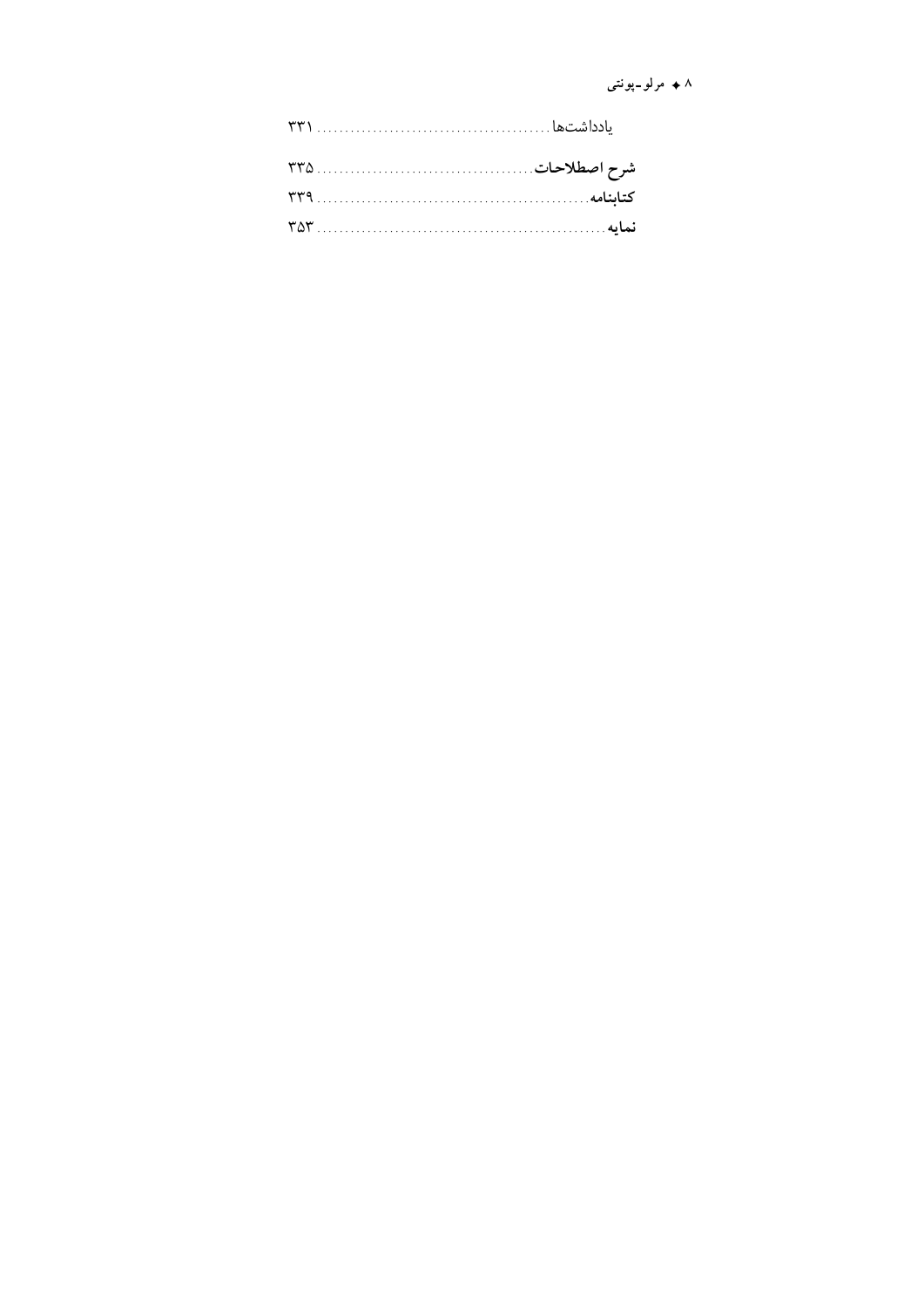## سياسگزاري

دوستان و آموزگاران بسیاری مرا در فهم اندیشهٔ مرلو ـیونتی و پدیدارشناسی یاری کردهاند، که از این بابت مرهون ایشان هستم. علاوه بر شرکتکنندگان نشستهای سالانه در انجمن بین|لمللی مطالعات پدید|رشناسانه، مخصوصاً مایلم از لیدیا گر،<sup>۱</sup> شون کلی،<sup>۲</sup> کمارین رمدن ـ رملوک،۳ مارک راتـال۴ و دو خوانندهٔ ناشناس راتلج که نقد و نظر ارزندهٔ خویش را در بیارهٔ دستنبوشتهٔ کتاب بیان کر دند سیاسگزاری کنم. به لحاظ فکری، مثل همیشه، بیش از هر کس دیگری مرهون برت دریفوس <sup>۵</sup> هستم. از کالج بارنر د<sup>ع</sup> بابت مساعدتی که در مدت مرخصی مطالعاتی|م در پاییز

۲۰۰۵ شامل حالم کرد سیاسگزارم. همچنین از ویراستارانم، بـرایـن لیـتر<sup>۷</sup>و تونی پروس،^په خاطر پارې و شکیباییشان در مدت نسبتاً مدیدې که صرف نو شتن این کتاب کردهام قدردانی میکنم.

- 1. Lydia Goehr 2. Sean Kelly
- 3. Komarine Romdenh-Romluk
- 4 Mark Wrathall
- 5. Bert Dreyfus 6. Barnard College 7. Brian Leiter
- 8. Tony Bruce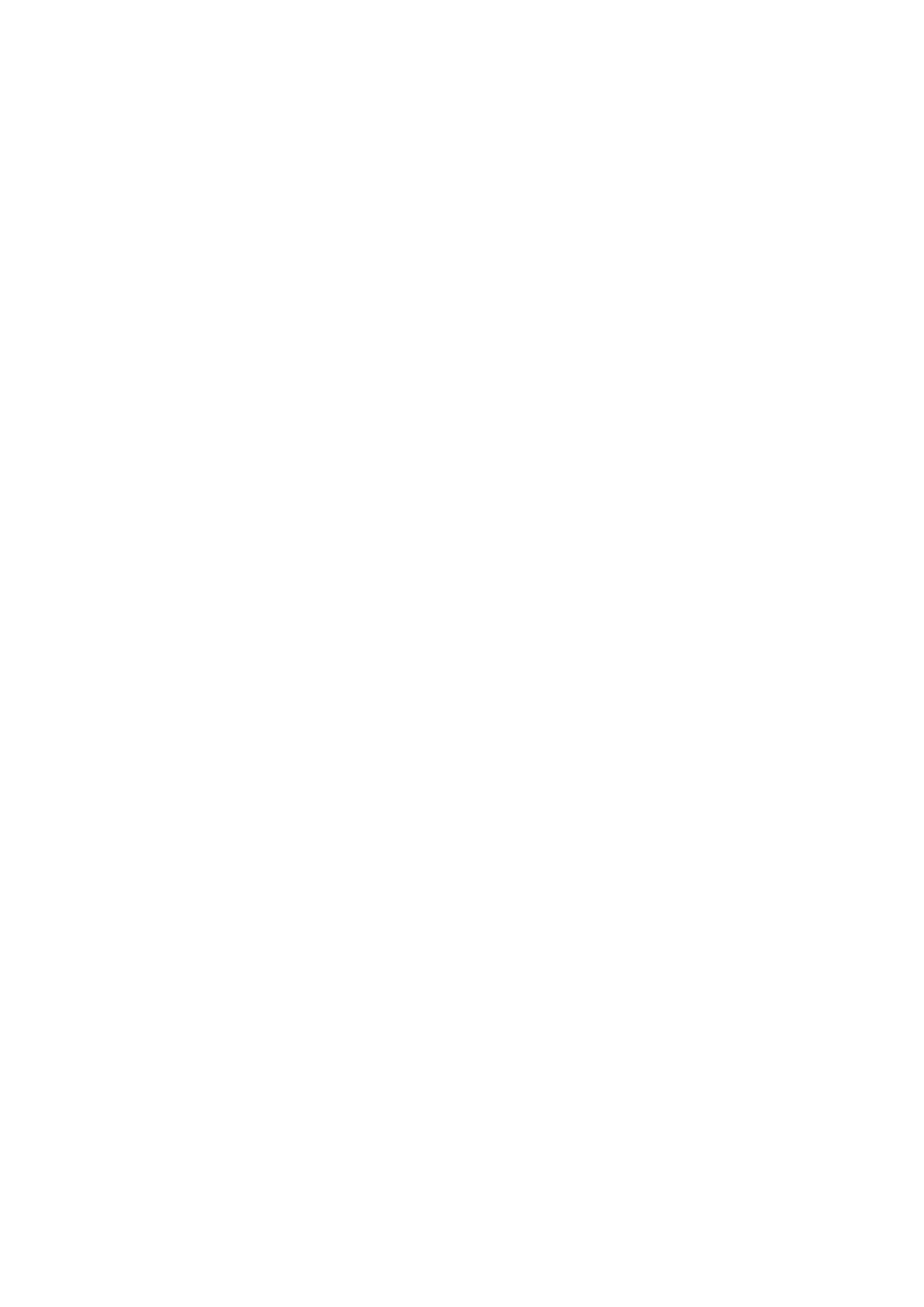## اختصارات

هوسرل

- Id I Ideen, Erstes Buch
- Id II Ideen, Zweites Buch
- Id III Ideen, Drittes Buch

»T‾±Q Ç ±§o«

- AD Les Aventures de la dialectique / Adventures of the Dialectic.
- HT Humanisme et terreur. Essai sur le problème communiste / Humanism and Terror: An Essay on the Communist Problem.
- N La Nature: Notes, Cours du Collège de France / Nature.
- OE L'Oeil et l'esprit / "Eye and Mind," in The Primacy of Perception / "Eye and Mind," in The Merleau-Ponty Aesthetics Reader.
- PM La Prose du monde / The Prose of the World.
- PP Phénoménologie de la perception / Phenomenology of Perception (1962) / Phenomenology of Perception (Routledge Classics Edition) (2002).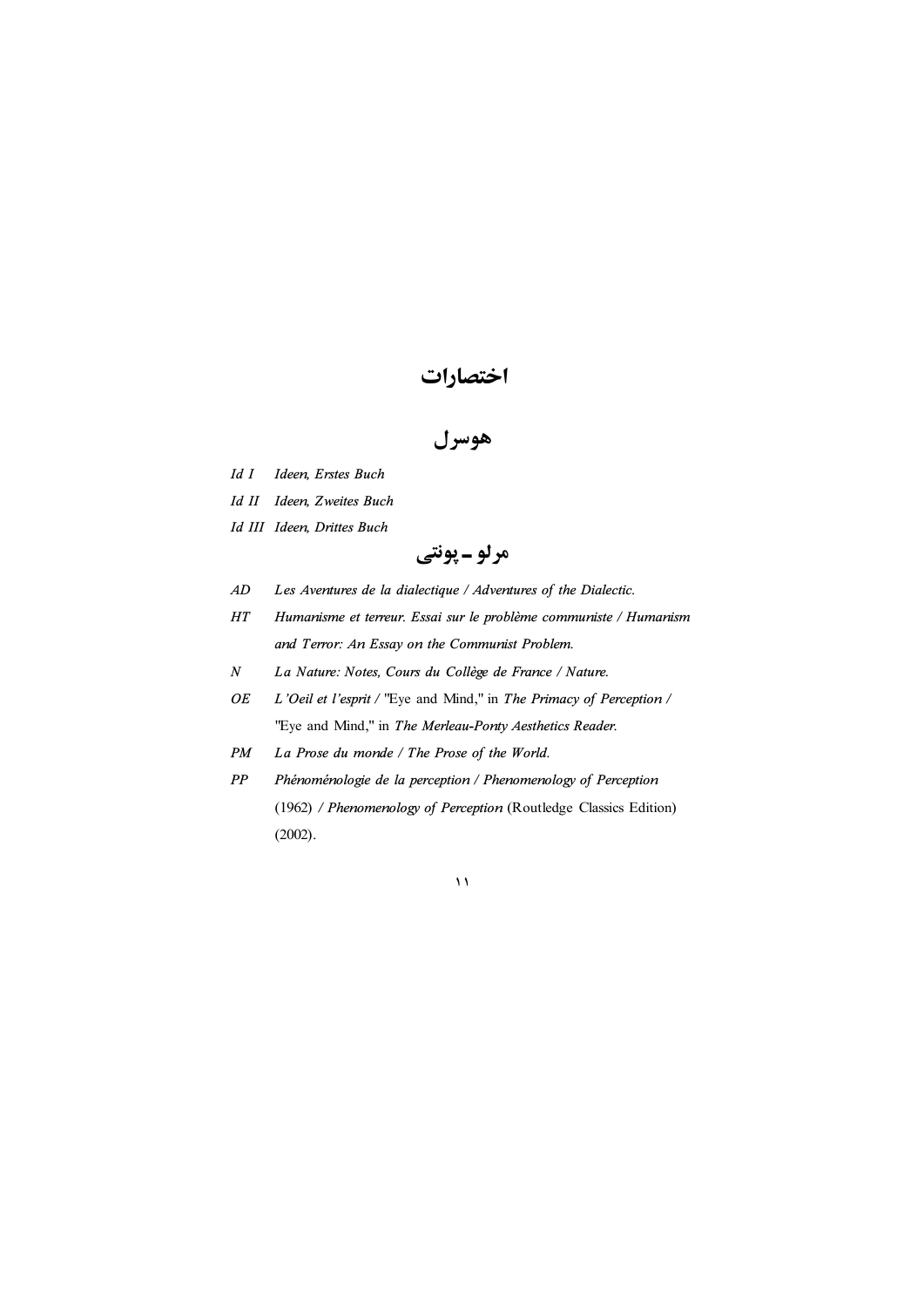- $RC$ Résumés de cours, Collège de France 1952-1960. / "Themes from the Lectures at the Collège de France, 1952-1960." In Praise of Philosophy and Other Essays.
- Signes / Signs / The Merleau-Ponty Aesthetics Reader.  $\boldsymbol{S}$
- La Structure du comportement / the Structure of Behavior.  $SC$
- **SNS** Sens et nonsens / Sense and Non-Sense / The Merleau -Ponty Aesthetics Reader.
- И Le Visible et l'invisible / The Visible and the Invisible.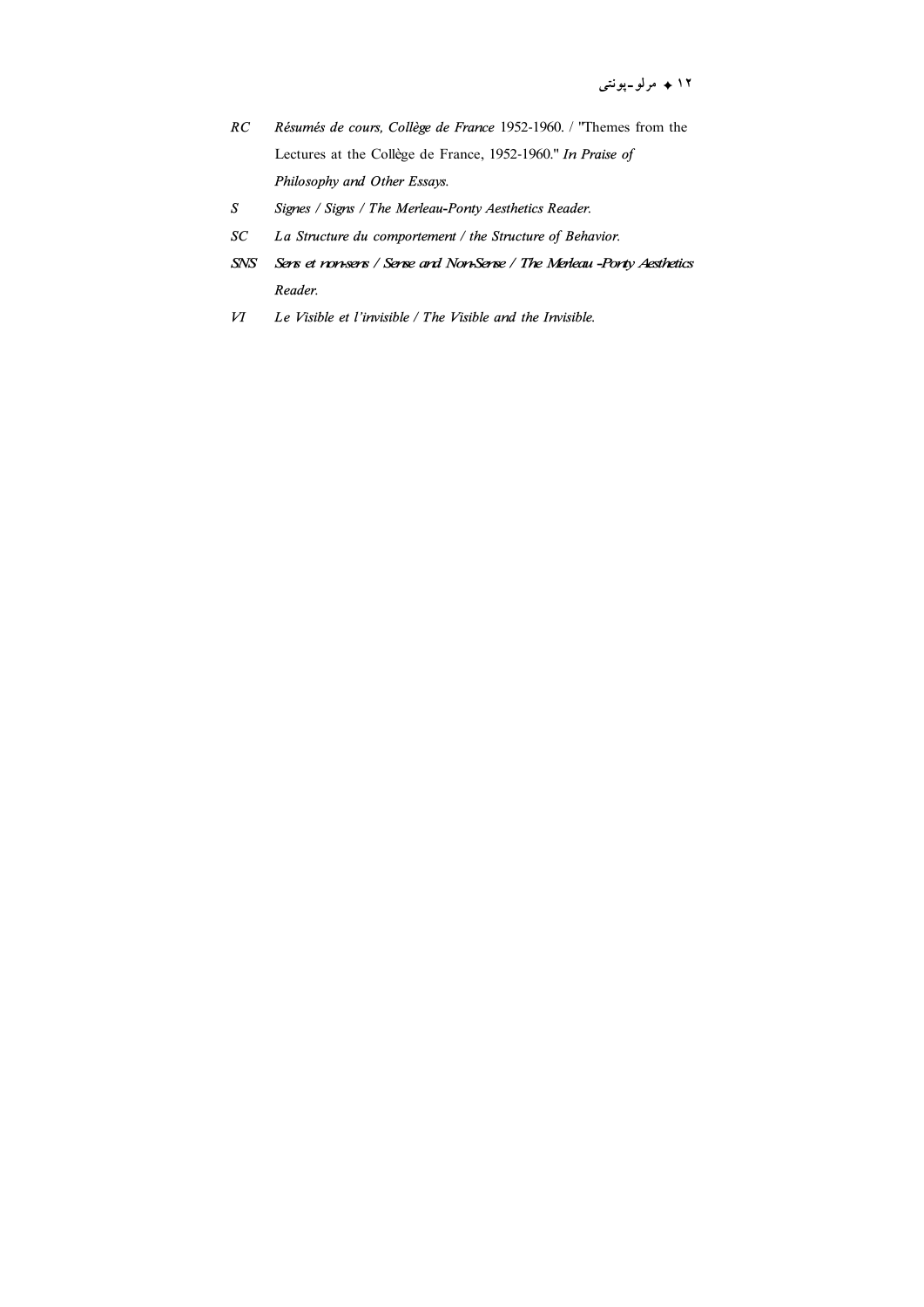## سالشمار زندگے ِ

- تولد در روشفور ـ سور ـ مِر <sup>۱</sup> واقع در فرانسه.  $19.1$ ۳۰ ــ ۱۹۲۶ - تحصیل در دانشسرای عالی (اکول نرمال سویریور) در پاریس. ٣١ - ١٩٣٠ خدمت نظام. ۳۳ ـ ۱۹۳۱ - تاریس در دیبرستان بووه. ۲ ۳۴\_ ۱۹۳۳ برخورداری از بورس تحقیقاتی صندوق ملی علوم، در پاریس. ۳۵ ـــ ۱۹۳۴ - تدریس در دیبرستان شارتی ۳ ۳۹ ــ ۱۹۳۵ - تدریس در دانشسرای عالی به عنوان مربی؛ شـرکت در درسهـای گوروپچ <sup>۲</sup> در بارهٔ روانشناسی گشتالت. تحويل رسالة ساختار رفتار<sup>0</sup>(رسالة تكميلي).  $197A$ ۴۰ ــ ۱۹۳۹ فراخوان به خدمت و انجام وظیفه به عنوان ستوان در هنگ پنجم پیادهنظام و در کادر اداری لشگر پنجاه و نهم پیادهنظام سبک. ۴۴ ــ ۱۹۴۰ تدریس در دبیر ستان کارنو <sup>۶</sup> واقع در پاریس.
- 1. Rochefort-Sur-Mer
- 2. Beauvais
- 3. Chartres
- 4. Gurwitsch 5. The Structure of Behavior
- 6. Carnot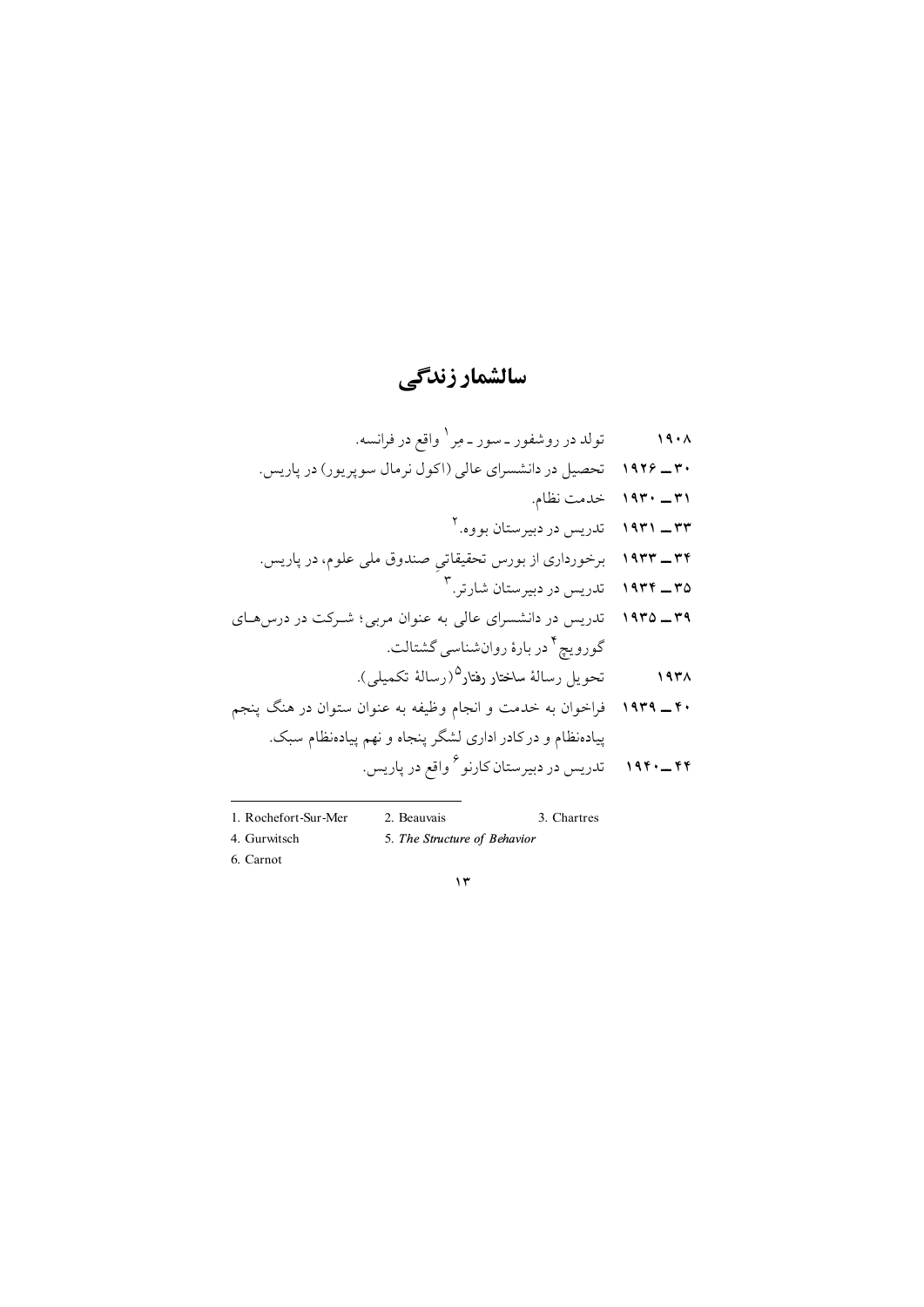#### ۱۴ + مرلو۔یونتی

- انتشار ساختار رفتار.  $1957$
- انتشار یدىدارشناسی ادراك<sup>ی ، ۱</sup> دریافت درجهٔ دكتری؛ راهاندازی نشریهٔ  $1980$ له تان مدرن<sup>۲</sup> به همراه سارتر و دو بووار.
- ۴۸ ـــ ۱۹۴۵ انتصاب به عنوان دانشیار و ارتقا به مقام استادی فلسفه در دانشگاه ليو ن.
	- انتشار انسانگرامی و ارعاب ۳  $195V$ 
		- انتشار معنا و بیمعنایی .<sup>۴</sup> **1944**
	- ۵۲ ــ ۱۹۴۹ ماستاد روانشناسی کودک و تعلیم و تربیت در دانشگاه سوربن.
		- انتصاب به استادي كرسي فلسفه دركولژ دو فرانس. 1907
- انتشار **در ستایش فلسفه؛<sup>۵</sup> م**شاجره با سارتر؛ استعفا از هیئت تحریر یهٔ  $190r$ له تان مدرن.
	- انتشار ماجراهای دیالکتیک.<sup>۶</sup> 1900
		- انتشار نشانه ها.<sup>۷</sup>  $199.$
	- درگذشت پر اثر حملهٔ قلبی، سوم مه.  $1991$
- انتشار دیدارپــذیر و دیــدارنــاپذیر<sup>^</sup> و «چشــم و ذهــن» پس از مــرگ 1984 نو يستده.
	- انتشار نثر جهان<sup>۹</sup> پس از مرگ نو پسنده. 1989

- 1. Phenomenology of Perception
- 2. Les Temps modernes ( $\epsilon$ , ذكارنو)
- 3. Humanism and Terror
- 4. Sense and Non-Sense 5. In Praise of Philosophy
- 6. Adventures of the Dialectic
- 8. The Visible and the Invisible
- 7. Signs
- 9. The Prose of the World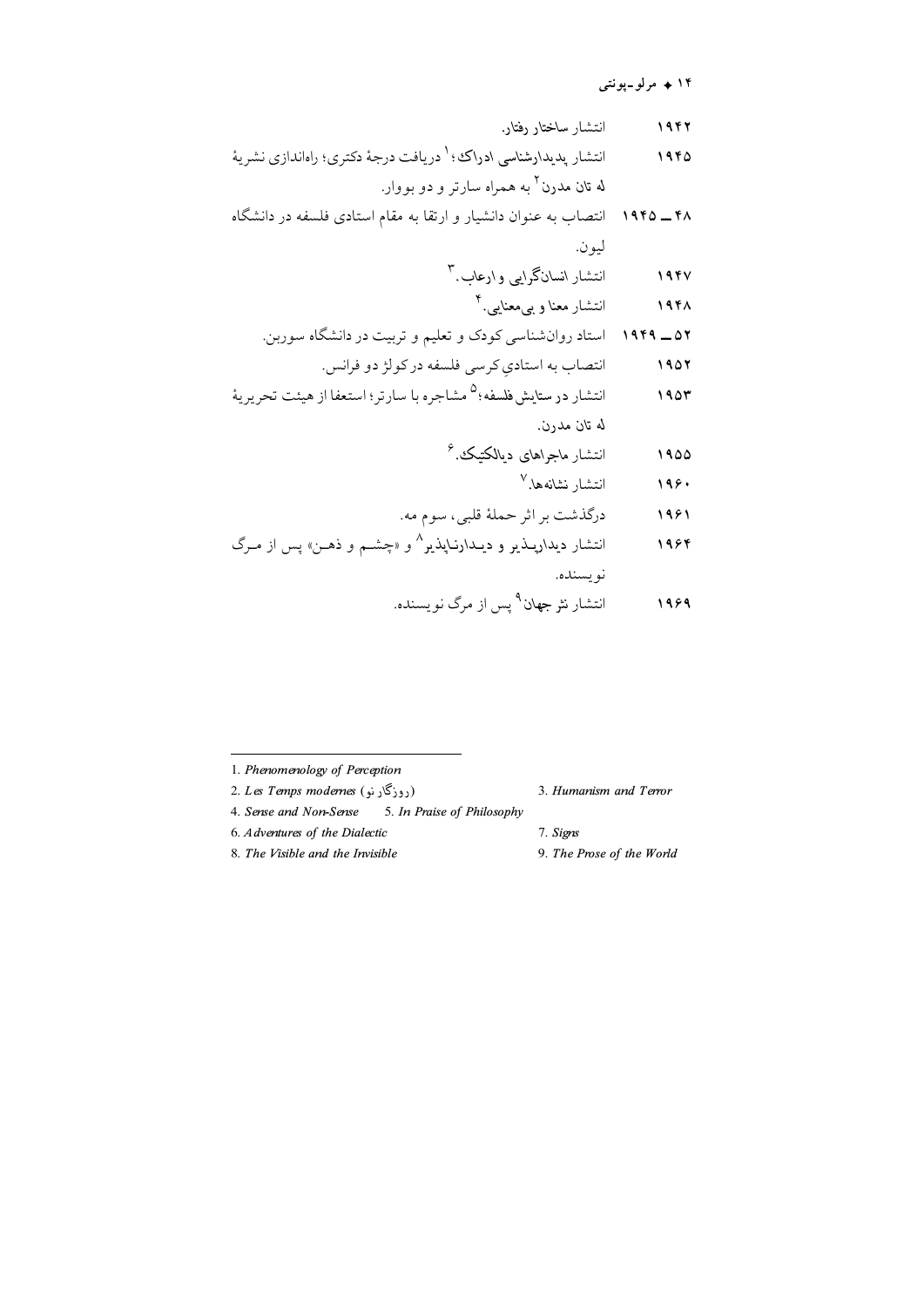#### مقدمه

مرلو -پونتي يکي از جـذابتـرين و نـو آورترين فـيلسوفان قـرن بـيستم بـود. ماندگارترین افادات او به فلسفه در زمینهٔ نظریهٔ ادراک ــ با به بیان دقیق،تر، آن چنان که عنوان شاهکارش میگوید، در زمینهٔ پدیدارشناسی ادراک ــ است. با وجود اینکه خلاصه کردن مهمترین و ماندگارترین بصیرتهای مرلو-یونتی در چند صفحه کاری ناممکن است، چهار نکتهٔ اصلی ارزش آن را دارند که در همین ابتدا محل تأکید قرار گیرند.

نکتهٔ اول اینکه، به اعتقاد مرلو ـ یونتی، ادراک رویداد یا حالتی در ذهن یا مغز نيست، بلكه كل رابطهٔ بدني [يا جسماني] موجود زنده بـا مـحيط خـويش است. ادراک، همانطور که روان شناسی به نام جی. جی. گیبسون ۱ در رویکرد بومشناختی به ادراک دیداری<sup>۲</sup> مے گوید، پدیداری است «بومی» [با «محیطی»]. نتيجه اينکه بدن را نمي توان صرفاً يک حلقهٔ عـلَّمي صِـرف در زنــجيرهاي از رویدادها دانست که منتهی به تجربهٔ ادراکی می شود. به جای آن، بدن مقوم ادراک است، که اساسی ترین ــو در نهایت ناگزیر ترین ــافق آن چیزی است که

<sup>1.</sup> J. J. Gibson

<sup>2.</sup> The Ecological Approach to Visual Perception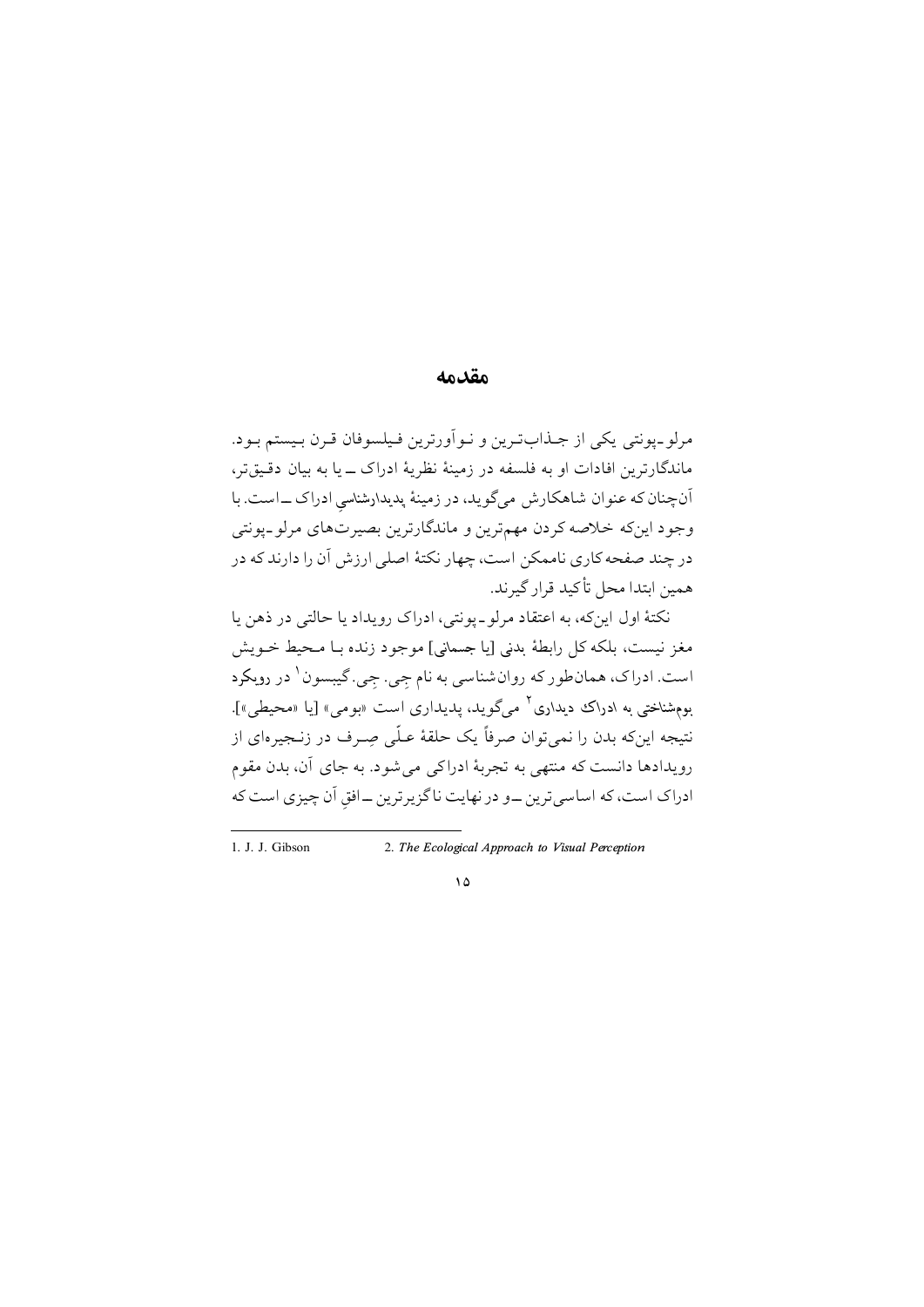۱۶ + مرلو۔یونتی

مرلو -يونتي، به پيروي از هـايدگر، «در جـهان بـو دن» (être au monde) مـا مي نامد. بنابراين، وجو د ما انسانها عميقاً با وجو د اشيا فرق دارد، زيرا ايـن وجود نه صِرف واقع شدن ما در میان چیزها بلکه سکنای فعالانه و هوشمندانهٔ ما در قسمی محیط است.

نکتهٔ دوم اینکه ادراک دقیقاً از آن رو که پدیداری بدنی است ذاتاً متناهی و نظرگاهي ` [يا وابسته به نظرگاه] نيز هست: مرلو\_يـونتي مـيگويد بـدن مـن «نظرگاه من به روي جهان» است (85/70/81). نظرگاه ادرا کي، گرچه ممکن است بدیهی به نظر برسد، امری مرموز و مبهم است و آسان به وصف در نمی آید. به طور مثال، این نظرگاه نه متقارن<sup>۲</sup> است نه هندسی، بلکه به طرز ملموسی متکی بر ساختارها و قابلیتهای بدن است. من تـنها از طـریق در جهان بودن میتوانـم نـظرگاهی بـه روی جـهان داشـته بـاشم: تـنها از آن رو می توانـم مـحیط را ادراک کـنم کـه قـادرم در اَن سکـنی بگـزینم. بـهعلاوه، همانطور که مرلو۔پونتی در اَثار متأخرش میگوید، در جهان بودن من خود در گرو از جهان بودن من، است: برای آنکه ببینم باید دیداریذیر [یا دیدنی] هم باشم؛ من و جهان بايد «گوشت» (chair) يكساني داشته باشيم:

اينكه بگوييم بدن مي بيند، در كمال تعجب چيزي جز اين گفته نيست: بدن ديداريذير است. وقتى در بارهٔ مراد خويش از گىفتن ايـنِکه بـدن است کـه میبیند تأمل میکنم، چیزی جز این پیدا نمیکنم: بدن در فعل دیـدن، «از جايي»... ديداريذير است.

 $(VI 327/273 - 74)$ 

تلقی ادراک به صورت در جهان بودنی که صبغهٔ بدنی دارد مخالفت اساسی با تمایزگذاریهای سنتی میان سوژه و ابژه، درون و برون، ذهنی و جسمی، و ذهن و جهان است. اینکه بگوییم بدن ما، از این جهت کـه هـمزمان مـیبیند و دیـده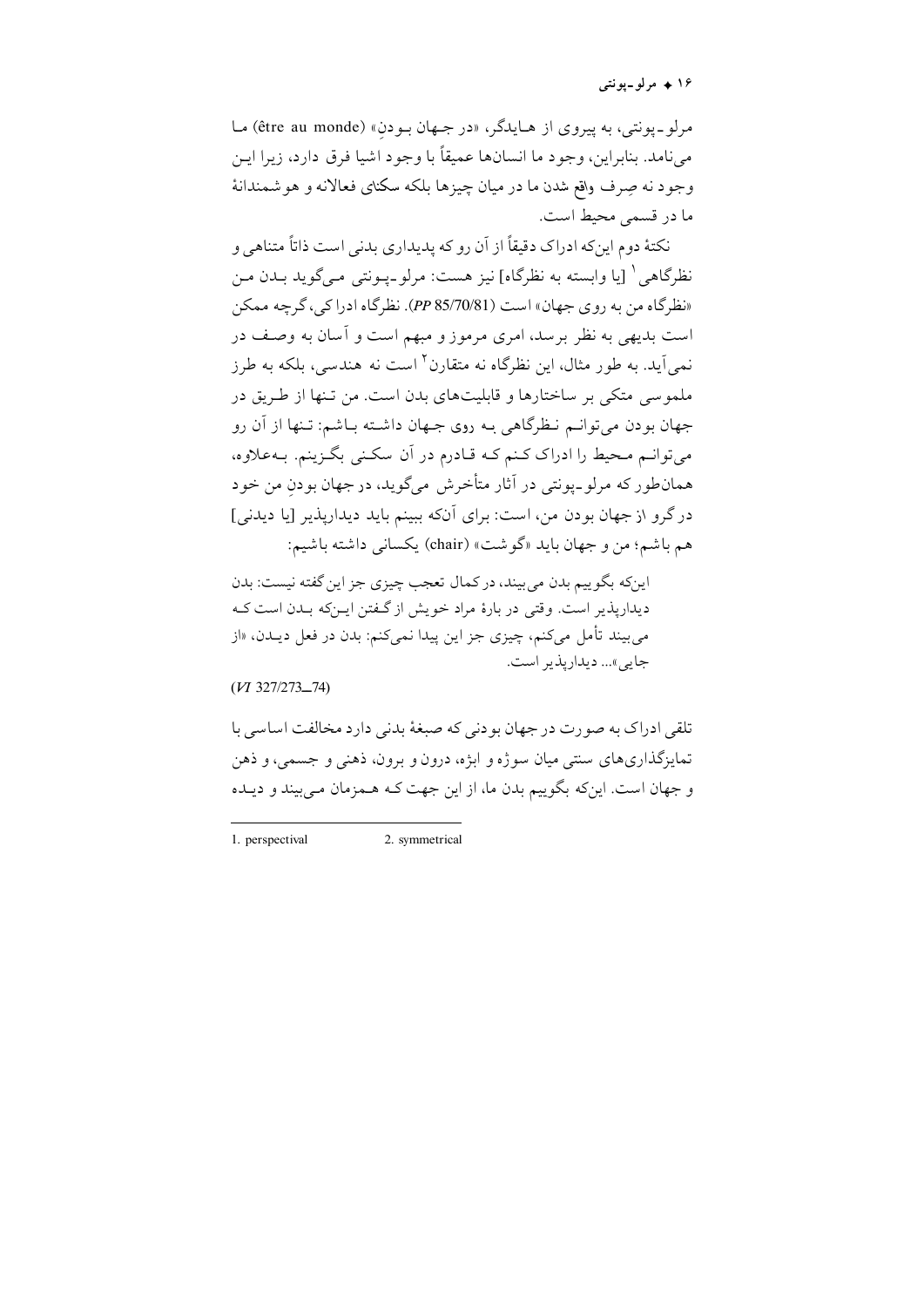می شود، باید از همان گو شتی باشد که جهان از آن است، تردیدافکنی در تقدم آگ@هی و تـمایز بـین نـظرگاه اول شـخص و سـوم شـخص است کـه خـود مرلو۔یونتی در پدیدارشناسی ادراک آن را مسلم گـرفته بـود. مـا حـتـی قـبل از داشتن نظرگاهی که می توانیم آن را متعلق به خودمان بدانیم، همواره از پیش در نوعی اتحاد و انبازی ناخوداًگاه با جهان به سر میبریم که ضرورتاً جهان حس و حس پذیری، لمس و لمس پذیری، دیدن و دیده شدن است. ادراک پدیداری بدنی است، بدن وابسته به نظرگاه است، و نظرگاه ــ مثل معجز های ــ از خو دِ خمیرۂ جهان سر بر می]ورد: «بدن من تنها از اَن رو می بیند که خود بـخشی است از امر دیداریذیر که این بدن در آن می شکفد» (54\_201/153 W).

نکتهٔ سوم اینکه سردرگمی و خلط مفهومی در بیارهٔ ادراک تبا حیدودی بیه صورت اثر طبیعی و چه بسا اجتنابناپذیر گـرایش حـیاتییای ادامـه دارد کـه در خود ادراک وجود دارد؛ يعني غرقه شدن ما در جهان، روي داشتن ما به اعيان و، بنابراين، انحرافٍ نظاميافتهٔ توجه ما از تجربهٔ خودمان. اين حالت تصادفِ محض نیست، زیرا «ذات اًگاهی این است که پدیدارهای خودش را فراموش می کند» (PP 71/58/67)؛ «ادراک خودش را از خودش نهان می دارد» (213/66/213). ادراک مثل گر دبادی، پیوسته ما را به سوی جهان می راند و از خود دور می کند و به این ترتیب، همانطور که غالباً در فلسفه اتفاق می|فـتد، مـا خـودمان را فراموش می کنیم. پس عـجیب نـیست کـه بـرای فـیلسوفان و روان شـناسان، توصيف روشن ادراک يا حتى روشن|نديشي در بارهٔ اَن بسيار دشـوار بـوده است، زیرا این جزئی از سر شت ادراک است که اندیشهای را که می خواهد به اّن بیندیشد به سمت دیگری منحرف می سازد.

و نكتهٔ أخر اينٍكه مرلوٍّـ يونتي طرحي بلندپروازانه، ولي نامنظم و ناقص، در پیش میگیرد: گسترش بصیرتهای پدیدارشناسانهاش به فراسوی ادراک حسی تا این بصیرتها شرحی عام در بارهٔ ساختار نظرگاهی هر گونه تجربه و فهم بشري به دست دهند.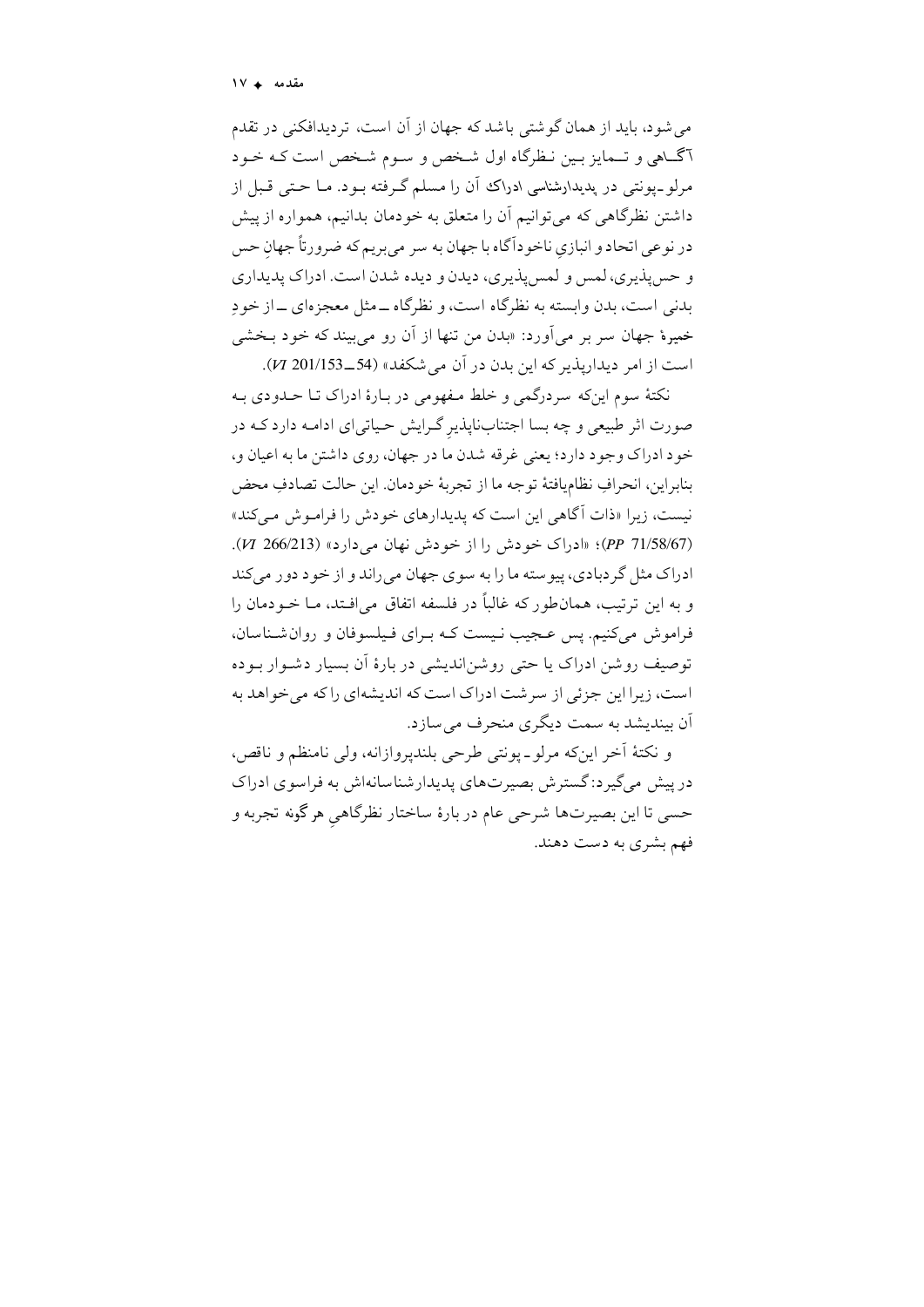۱۸ + مرلو۔یونتی

ادراک اساسی ترین حالت در جهان بو دن ماست، و بدن سـو ژهٔ نـهایی و پایدار همهٔ نظرگاههایی است که علی الاصول در دسترس ما قرار دارنـد. نظرگاه بدنی بنیادگذار و شکل دهندهٔ فرهنگ، زبان، هنر، ادبیات، تاریخ، علم و سیاست است. مشخصهٔ کردار بشر در همهٔ حوزهها، به درجات کـمتر پـا بیش تر، وجـه بـدني آن، جـهتگيري نـظرگاهي اش، و گـرايش ذاتـي آن بـه منحرف شدن از خو د و خو دفرامو شي است.

بسه عسقيدهٔ مسرلو ـ پسونتي، ادراک پيديداري است ذاتاً و اسياساً بيدني، نظرگاهي، منحرف شونده از خويش و علىالاصول قابل تعميم به همهٔ جوانب وضع بشر. این بصیرتهاکلید سر در آوردن از کل کار اوست. کار مرلو ـیونتی مجموعهای است که از محدودهٔ مسائل متافیزیک، معرفتشناسی و نـظریهٔ ادراک ـــ رشتههای فرعی کمابیش تخصصی که افادات فلسفی عمدهاش بـه أنهــا مـربوط مـى شوند ــ فـراتـر مـىرود و روان شـناسى، زيست شـناسى، فرهنگ، زبان، نقاشی، تاریخ و سیاست را نیز در بر میگیرد. آثاری که از او منتشر شده است طیف گستر دهای از رشتهها و موضوعات را شامل می شود؛ با این حال، اندیشههای مرلو\_پونتی، با اشارهٔ مستمرشان به مضامین مربوط به بدن، ادراک و اگزیستانس که در آغاز الهامبخش او بودند، همواره به شکل بارزی دست در دست هم دارند.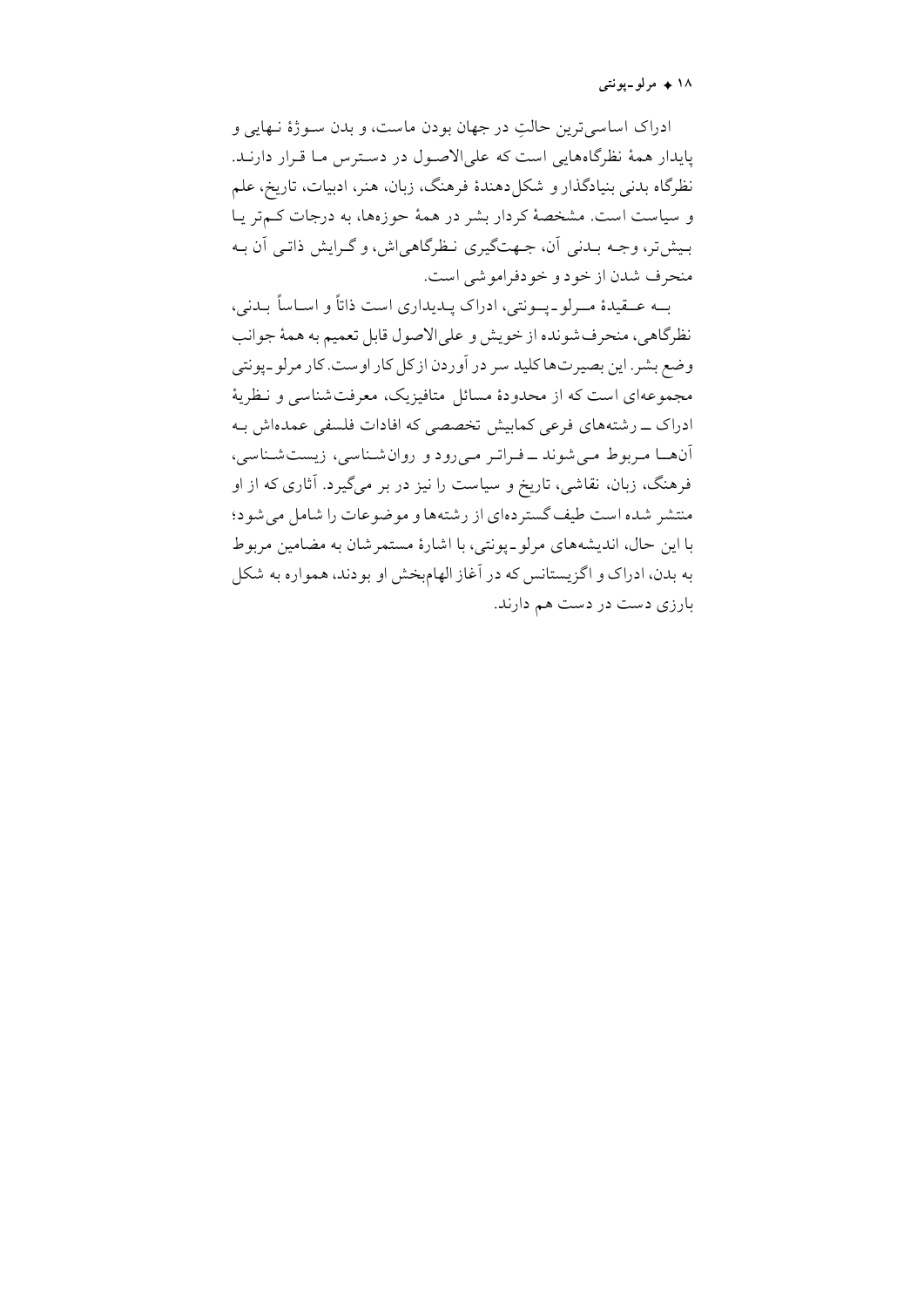## زندگی و آثار

موریس مرلوـیونتی در ۱۴ مارس ۱۹۰۸ در روشفور ـ سور ـ مه به دنیا آمد. بعد از مرگ پدر در جنگ جهانی اول، مادرش او را در پاریس بیزرگ کیرد. موریس وارد دبیر ستان لویی ـلو ـگران ` شد و سیس، از سال ۱۹۲۶ تا ۱۹۳۰، در دانشسرای عالی [اکول نرمال سوپریور] که صاحب نام و اعتبار بود، همراه با دوستانش کلود لوی۔استروس و سیمون دو بووار، و دیگہ انبی کـه در آن زمان آنها را نمی شناخت، از جـمله ژان\_پـل سـارتر و سـيمون وي، ` درس خواند. (در خـاطرات دخـتری وظـیفهشناس اثـر دو بـووار، مـرلو ـ پـونتی بـا نــام واقعی اش و نیز با نام مستعار «پرادل» ۳ حضو ر دارد.)

مرلو\_یونتی خدمت اولیهٔ سربازیاش را در سالهای ۳۱\_۱۹۳۰ انجام داد و بعد از آن مدرس فلسفه در دبیر ستان بووه شد و تا سال ۱۹۳۳ در آنجا تدريس كرد. سال بعد صندوق ملي علوم، صندوقي دولتي در زمينهٔ پژوهش که در سال ۱۹۳۹ با تأسیس صندوق ملی پژوهش علمی (CNRS) جزو آن شد، بورس موقتی در اختیار او گذاشت، و سپس در سال های ۳۵\_۱۹۳۴

<sup>1.</sup> Louis-Le-Grand 2. Simone Weil

<sup>3.</sup> Pradelle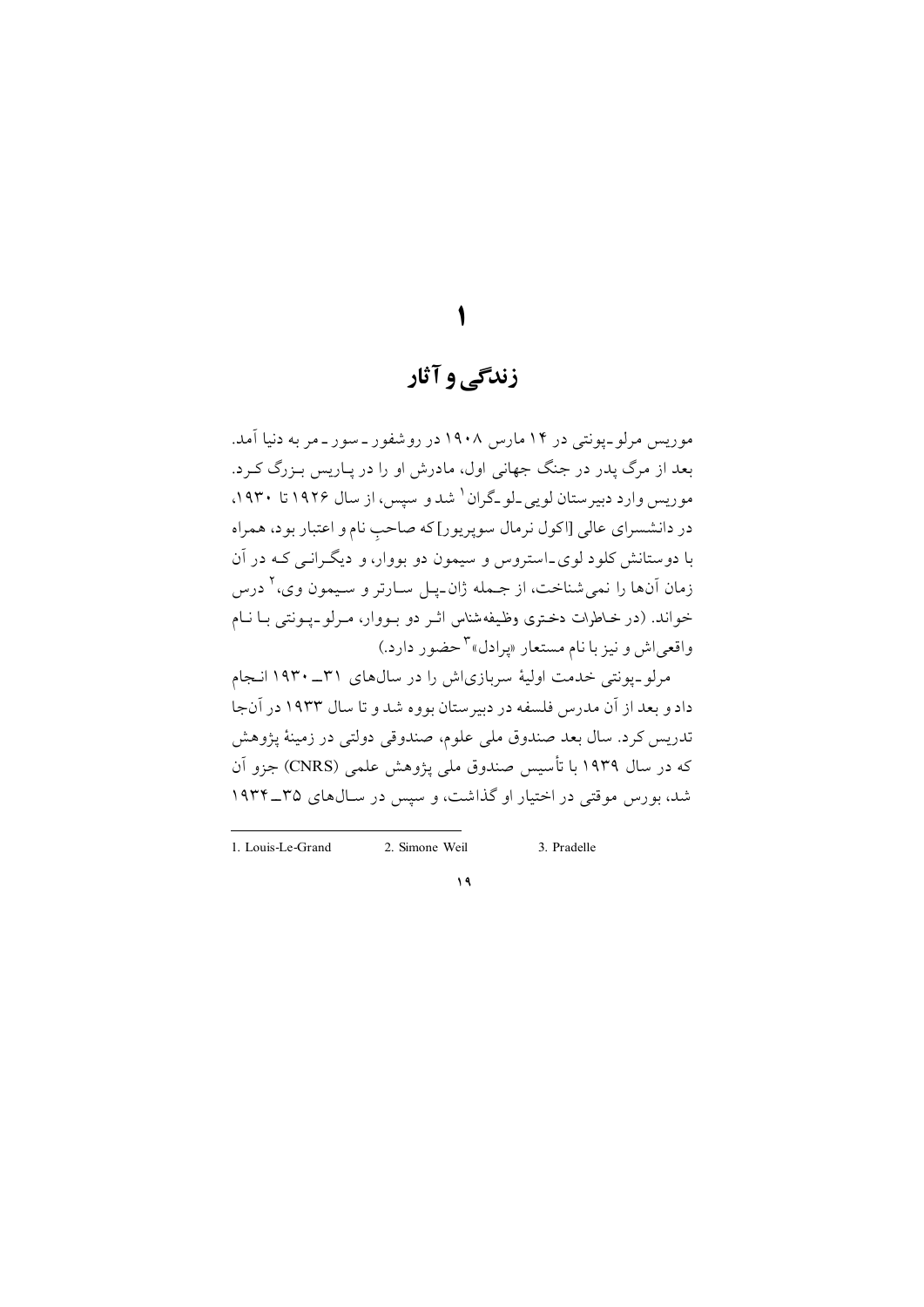۲۰ ♦ مرلو-پونتي

مرلوبیونتی در دبیر ستان شارتر درس داد. آنگاه به پاریس بازگشت و از سال ۱۹۳۵ تا ۱۹۳۹ در دانشسرای عالی به عنوان مربی تدریس کرد. طی این دوره در درسهای آرون گورویچ در بارهٔ روانشناسی گشتالت شـرکت جست و در سال ۱۹۳۸ اولین اثر فلسفی برجستهاش به نام ساختار رفتار را به اتمام رساند که آن را به عنوان رسالهٔ تکمیلی اش برای دریافت درجهٔ دکتری دولتـی عـرضه كرد، اما اين اثر تـا سـال ١٩۴٢ مـنتشر نشـد. وقتى اّتش جـنگ درگـرفت، مرلو ـ يونتي به خدمت فراخوانده شد و يک سال به عنوان ستوان در هـنگ پنجم پیادهنظام و در کادر اداری لشگر پنجاه و نهم پیادهنظام سبک خـلـهت کرد. از سال ۱۹۴۰ تا ۱۹۴۴ در دبیر ستان کارنو فلسفه درس داد و در نهضت مقاومت فعالانه شرکت جست. او به خاطر اثری که مـقدر بـود شـاهکارش باشد، یعنی پدیدارشناسی ادراک (۱۹۴۵)، درجهٔ دکتری ادبیات را دریافت کر د.

در سال ۱۹۴۵ مرلو ـیونتی دانشیار (maître de conférences) دانشگـاه لیون شد و در ژانویهٔ ۱۹۴۸ به مقام استادی رسید. در پاییز ۱۹۴۵ به همراه سارتر و دو بووار نشریهٔ تأثیرِگذار له تان مدرن را تأسیس کرد. مرلو\_پونتی در این نشریه مقالاتی از خودش عرضه کرد که بعدها برخی از آنها در قـالب كتابِهايي تحت عناوين انسانگرايي وارعاب (١٩۴٧) و معنا و بي معنايي (١٩۴٨) منتشر شدند. او از سال ۱۹۴۹ تا ۱۹۵۲ صاحب کرسی روان شناسی و تعلیم و تربيت در دانشگاه سورين بود و سپس در مؤسسهٔ معتبر کولژ دو فرانس مقام و موقعیتی پیداکرد کـه زمـانی از آن هـانری بـرگسون بـود و مشـابه مـقام و موقعیتی که بعدها رولان بارت، رمون آرون، میشل فوکو و پی پر بـوردیو بـه دست آوردند. سخنرانی آغاز به کار مرلو ـپونتی در تاریخ ۱۵ ژانویهٔ ۱۹۵۳، با عنوان در ستایش فلسفه انتشار یافت؛ سخنرانی ها و یادداشتهای دیگری نیز از این دوره، برخی در همین اواخر، به طبع رسیده است. سال ۱۹۵۳ شاهد مناقشهٔ سیاسی و شخصی تلخی نیز میان مرلو ـپونتی و سارتر بود که منجر به کنارهگیری مرلو\_پونتی از عضویت در هیئت تحریریهٔ له تان مدرن شد. بعد از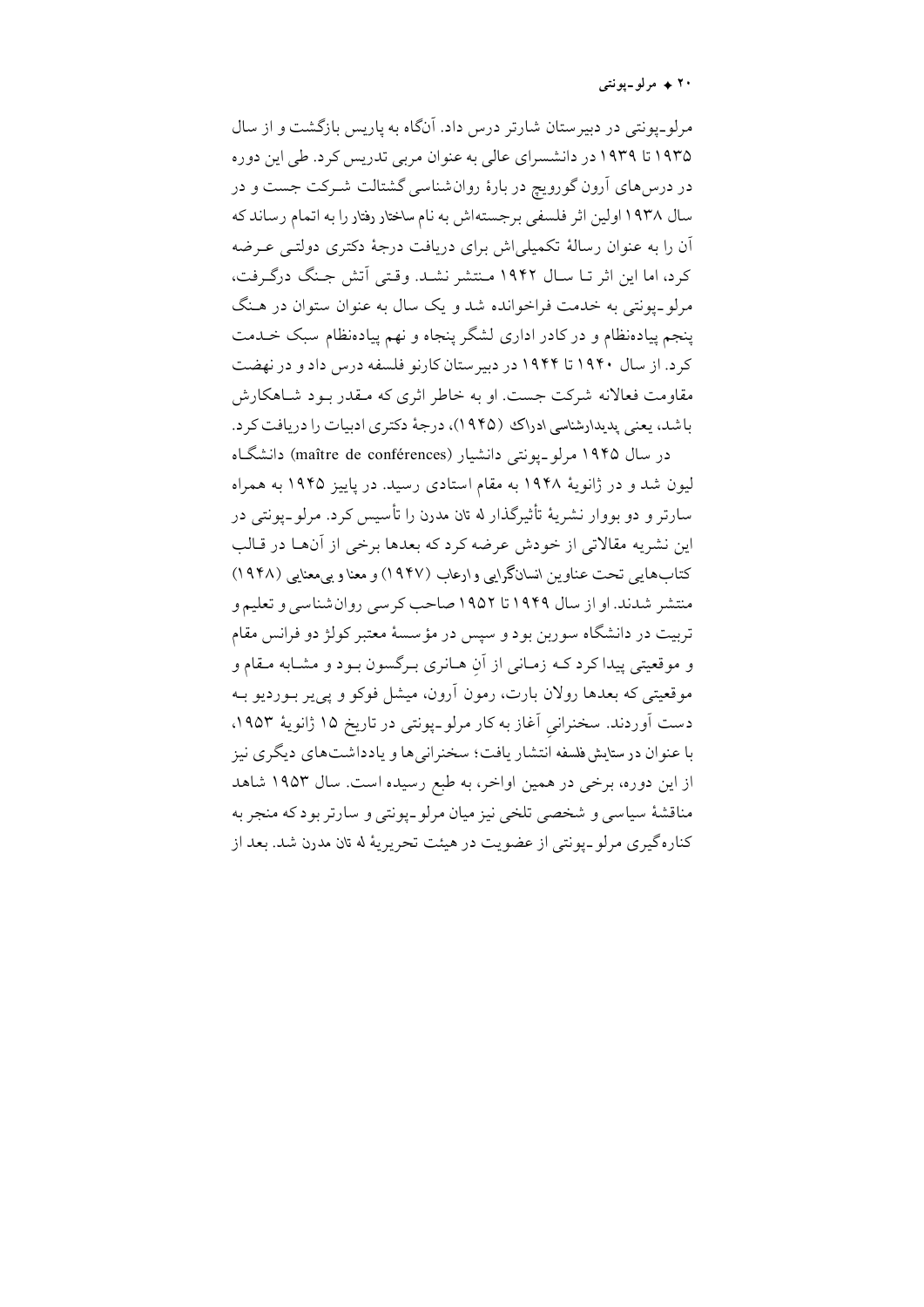اّن نقد او بر آنچه «بلشویسم افراطی» سـارتر مـیiامید در کـتاب مـاجراهـای ديالكتيك (١٩۵۵) انتشار يافت كه اثر خود سارتر به نام نقد عـقل ديـالكتيكي (۱۹۶۰) از جهاتی پاسخی به آن است. سرانجام، در سال ۱۹۶۰، مرلو-پونتی اثری فراخ دامنه را تحت عنوان نشانهها مشتمل بر مقالات فبلسفی و سیاسی انتشار داد. او در سوم مه ۱۹۶۱ زمانی که ۵۳ سال داشت بر اثر حملهٔ قلبی جان سبر د.<sup>(۱)</sup>

آنچه گذشت واقعیتهای بیرونی زندگی و کار مرلو ـیـونتی بـود. آنهـا في نفسه به افادات او در فلسفه، نظير نقد او بر تعقل گرايي ` و تجربه گرايـي، اندیشهٔ وی مبنی بر سر شت جسمانی ادراک یا شرح غیربازنمودی او از قصدیت، ربط خاصی ندارند. این مضامین محوری، از آنجا که متعلق بـه مـتافیزیک، معرفت شناسي و فلسفهٔ ذهنند، نشان چنداني از روابط شخصي مرلو ـ يونتي، وابستگی هایش به این یا آن نهاد یا سیر حرفهای اش ندارند. به همین شکل، تا جايي كه من مي توانم بگويم، كار مرلو-پونتي در زيبايي شناسي، بهخصوص در زمينهٔ نقاشي و بالاخص در بارهٔ سزان، ربط چنداني به اوضـاع و احـوال بیرونی زندگی او ندارد. مرلو-پونتی نیز مثل بسیاری از فیلسوفان ــ گـرچـه برخلاف معدودي فيلسوف سرشناس ــ حياتي را سيري كرد كه ربط خاصي به منطق درونی و سیر اندیشههایش نداشت. از این رو، در آنچه از پی می آید، به استثناي فصل پنجم در باب تاريخ و سياست، تقريباً هيچ اشارهاي به سوانح احوال مرلو ـيونتي به عنوان زمينه و بستر كار نخواهد شد.

با این حال، وقتی پای نوشتههای سیاسی مرلو۔پونتی بـه مـیان مـی[ید، اوضاع تا حد زیادی فرق میکند ــو شاید هم به ناگزیر. ایـن نـوشتهها بـه اَشکال پیچیدهای به زندگی خود او و رویدادهای معاصر بسته و پیوستهاند: ظهور کمونیسم، محاکمات مسکو، اشغال و آزادی فرانسه، جنگ سرد، نقش

<sup>1.</sup> intellectualism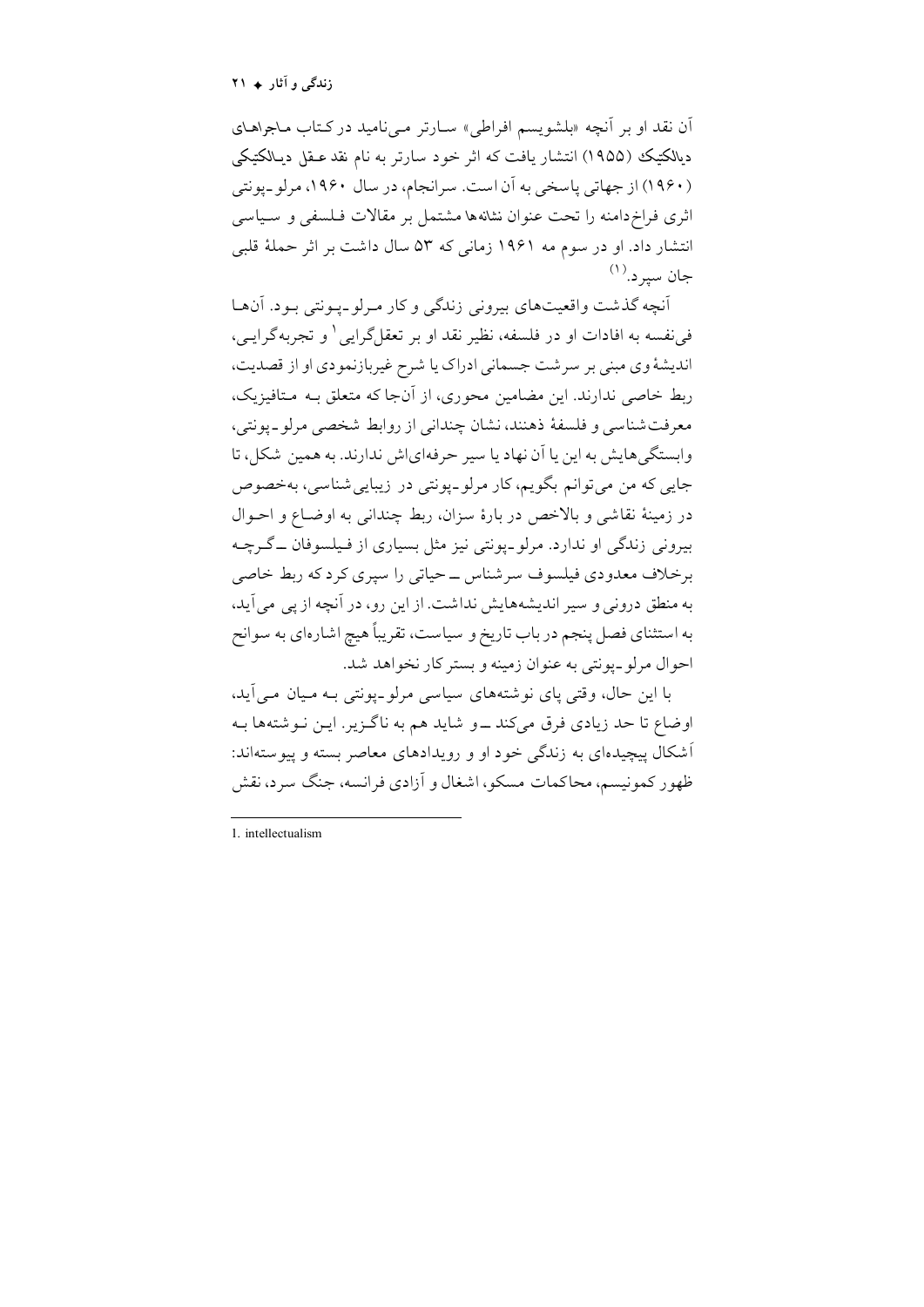۲۲ ♦ مرلو۔پونتی

روشنفکران فرانسوی در حیات عمومی مدرن، و همکاری و دوستی فکری او با ژان۔پل سارتر، که در سال ۱۹۵۳ بر سر مسائل سیاسی به انتها رسید. بنابراین، فصل پنجم در زمینه و بستر تاریخی و شخصی فراختری بـه مـتون سياسي مرلو-يونتي روي ميڭند.

فصل حاضر کوششی است برای بیان روشن چـیزی کـه بـه نـظر مـن آن انديشهٔ عميق و مهمي است كه در سراسر انديشهٔ مرلو\_يونتي جاري است، به همراه توصيفي مختصر از عوامـل عـمدهٔ مـؤثر بـر كـار او ــ بـالاتر از هـمه، پدیدارشناسی هوسرل و هایدگر و روان شناسی گشتالت ــ شرحی مقدماتی در بارهٔ کارهای پدیدارشناسانهٔ عمدهٔ او، و بالاخره ملاحظاتی چند در بیارهٔ اینکه نوشتههای مرلو-پونتی در باب زبان، هنر و سیاست به چه صورت در دل طرح فلسفی بزرگتر و ناتمام او میگنجند.

### 1. ادراك چه هست؟

میان مسائل، معماها، و رازها یا اسرار فلسفی فرقی هست. مسائل را میٍتوان به بیان درآورد، راهحلهایی برایشان پیش نهاد، تحلیل کـرد، پـذیرفت پـا رد کرد. مسائلی هم که نمی توان آنها را به وجه مناسب و بسنده صورتبندی کر د شبهمسئلهاند يا صرفاً معما [يا چيستان] هستند: پـرسش۵لي پـيچيده و گیجکننده. در بخش گستر دهای از سنت، فیلسوفان کار خود را صورتبندی، بررسی و حل مسائل دانستهاند. آنان زمانی که نسبت به مسائل شک و شبهه پيدا مي کنند، گاهي اَنها را به اين عنوان که چيزي جز معما، شبهمسئله، وهم و خيال يا چيستان نيستند كنار مي گذارند.

رازها، یا اَنچه مرلو ـیونتی اسرار' می نامد، از جنس دیگری هستند. اَنها مثل مسائل و معماها شکل متداول پر سش را دارند، ولی با صِرف کلماتی که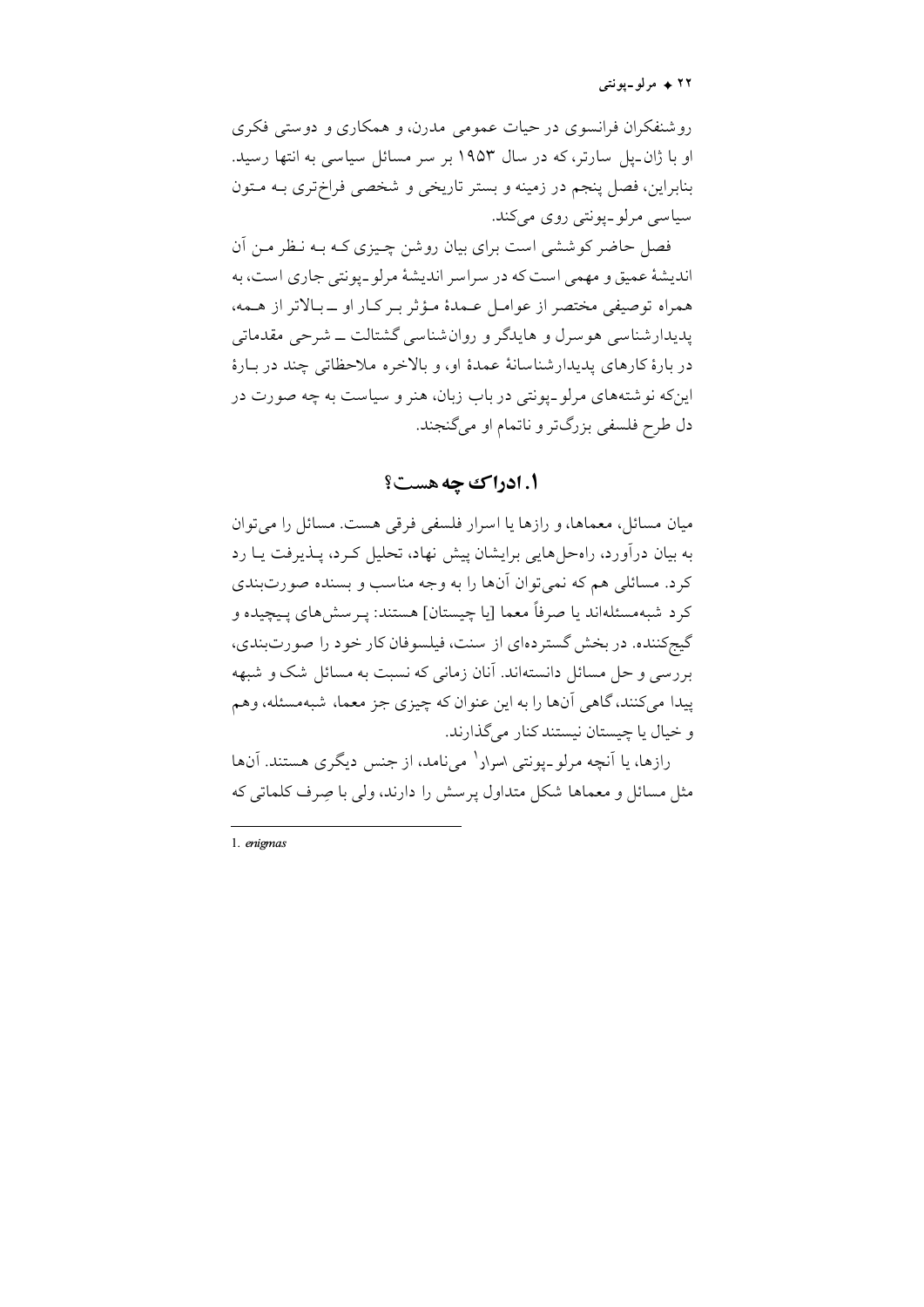بر آنها دلالت مي كنند بهتر به بيان در مي آيند: هستي، زمان، حقيقت، معرفت، عشق، مرگ . می توان گفت که مسائل را می شود بیان کرد، حال آنکه رازهـا را تنها می توان نامید، به اشاره نشان داد و محل تأمل قرار داد. بنابراین، شکـل نمونهوار تحقيق فلسفى دربارهٔ رازها پرسش سقراطي است: فلان چيز چيست؟ اینکه چیزی از قبیل عدالت یا زیبایی یا زمان یا آگاهی یا حقیقت یا مرگ باید وجود داشته باشد احتمالاً شگفتانگیز و باورنکردنی به نظر می رسد،گرچـه دشوار است که بگو پیم چرا نباید چنین چیزی وجود داشته باشد. پدیدارهایی از این دست به نحوی از انحا ذاتاً حیرتانگیزند. در یک سر طیف، ایـنکه اصلاً چیزی هست به جای آنکه هیچ چیز نباشد، به نزد بـعضبی افـراد رازی أغازين به نظر رسيده است. وسوسه مي شويم كه بگوييم أنچه باعث مي شود برخي مسائل و معماها فلسفي باشند ــدر برابر مسائل و معماهاي صرفاً فني يا علمي ــ دقيقاً مه و ميغ راز است كه أنها را در بر گرفته است: هالهٔ حيرت در برابر صِرف ابهام يا پيچيدگي مفهومي.

اندیشهٔ فلسفی مرلو۔یونتی حول محور یک چنین رازی میگردد، رازی که در سراسر کار او، هم به طور آشکار و هم سربسته، ظاهر مـی شود و از نـو ظهور پيدا مي كند. به نظر مرلو ـ يونتي، كل يهنه و پيامدهاي اين راز همانقدر که ابهامآمیز است ژرفناک نیز هست. اما وقتی راز مورد نظر به بیان در آمد ممکن است پیش پا افتاده به نظر بر سد. این راز، در یک کلمه، ادراک است. چه چیز ادراک اینچنین رازآمیز است؟ وجه رازآمیز ادراک نـه صِـرف روی دادن آن یا این امر که ادراک این یا آن ویژگی کیفی را دارد، بلکه این است که ادراک جهانی را منکشف می سازد. بهعلاوه، جهانی که ادراک آن را منکشف می کند جهانی است که سپس می توانیم با همهٔ رازی که دارد به آن بیندیشیم، آن را پیش بینی کنیم، به خاطر آوریم و در بـارهٔ آن تأمـل کـنیم. از ایـن قـرار، مرلو۔یونتی در پیشگفتار پدیدارشناسی ادراک می نویسد: «کار پدیدارشناسی پرده برداشتن از راز جهان و راز عقل است» (PP xvi/xxiv).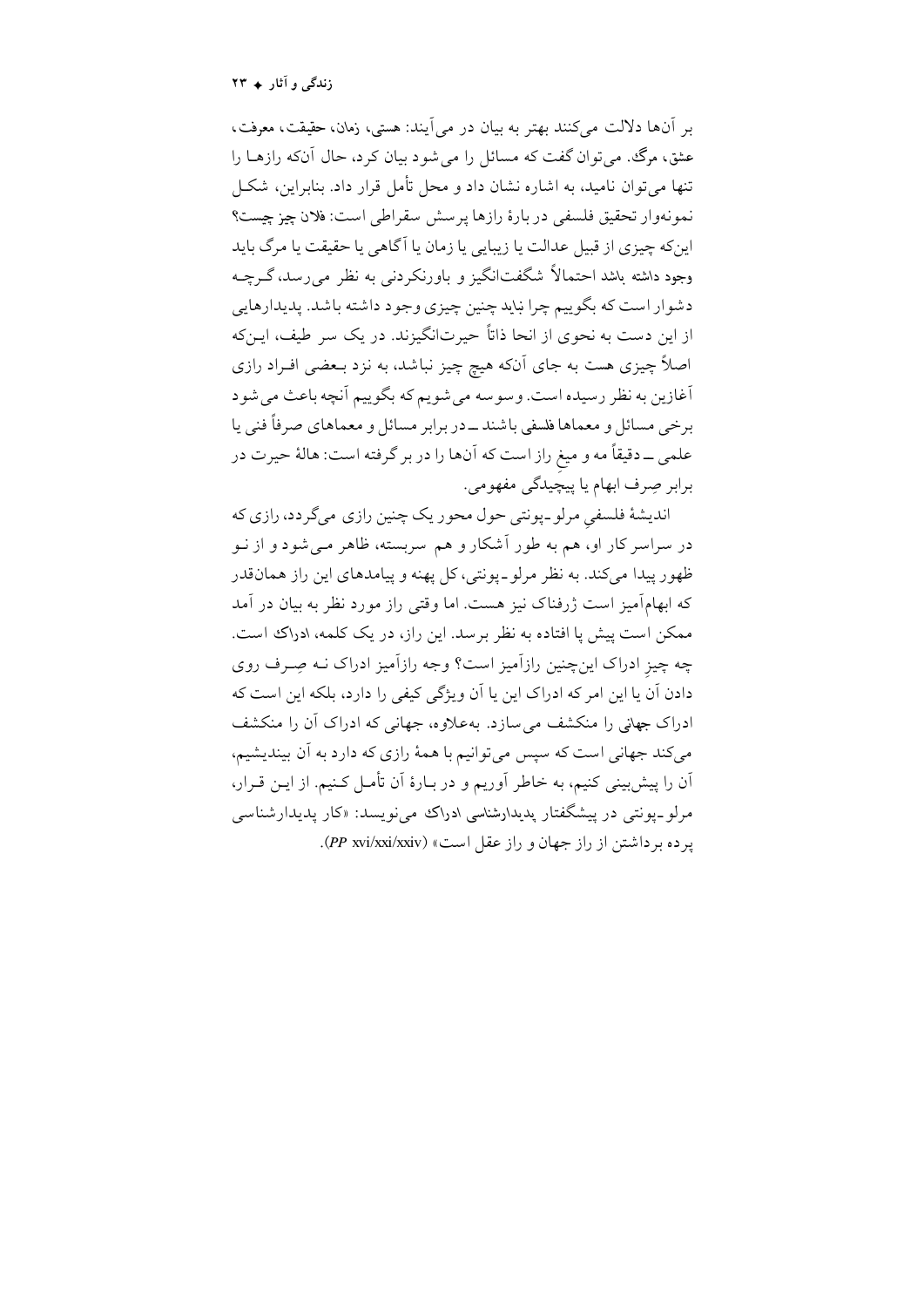۲۴ ♦ مرلو۔پونتی

سابقهٔ نظریههای ادراک به دوران بـاستان بـاز مــ گردد.<sup>(۲)</sup> بـرای بـه بـاد آوردن اینکه اَن معلوماتِ راجع به ادراک که بداهت شهودی دارنـد چـقدر ناچیزند، به این فکر کنید که بسیاری از کسانی که در دوران بـاستان در بـارهٔ رؤيت نظريهيردازي كردند از جمله افلاطون، اقليدس و بـطلميوس، مـعتقد بودند که چشمان ما به واقع نوری از خود صادر میکنند که سپس، بنا به فرض، با نوري كه از اشياي خارجي صادر مي گر دد تركيب مي شود به طوري كه خود ادراک بیرون از ما در جهانی که در آن این دو به هم میرسند روی میدهد. ارسطو این نظریههای «صدور» <sup>۱</sup> را رد کرد و به جای آنها این فرضیه را پیش نهاد که اشیا نور را منعکس میکنند و این نور سپس از طریق واسطهای به چشمان ما میں رسد. برخی دیگر، از جمله دموکریتوس و اییکوروس، چنین فرض کردند که روگرفتها یا تصاویری از اشیا به معنای حقیقی کلمه فضا را درمی نوردند و به چشمان ما می رسند. صورتهایی از همین اندیشه تا قرن هفدهم دوام آوردند. لئوناردو داوينچي چشم را به اتاق تاريکي (camera obscura) مانند کر د که در آن تصاویری بر پر دهای می افتند، و پوهانس کیلر اولین کسی بود که شرح درستي از افتادن تصوير (pictura) چشمې ـــ به تعبير خودش ـــ بر سطح شبکیه به دست داد. این طور به نظر رسید که تصویر واقع در چشم آنگاه به ناگزیر ثبت می شود یا به تجربهٔ دیداریای که به نحو اصیلتری درونبی یـا ذهني است بدل مي گر دد.

اما به چه صورت؟ این الگوی رؤیت که مبتنی بـر تـصویر درونـی بـود، قرنها مسائل مهمی پیش آورد. از باب مثال، آزمایشها این ادعـای کـپلر را تأیید کردند که عدسیهای شـفاف تـصویر روی سـطح شـبکیه را وارونـه و معکوس میکنند. پس چگونه می توانیم اشیا را همان طور کـه هسـتند [و نـه وارونه و معکوس] ببینیم؟ یا اصلاً آنها را اینگونه میبینیم؟ از این گذشته،

<sup>1</sup> extramission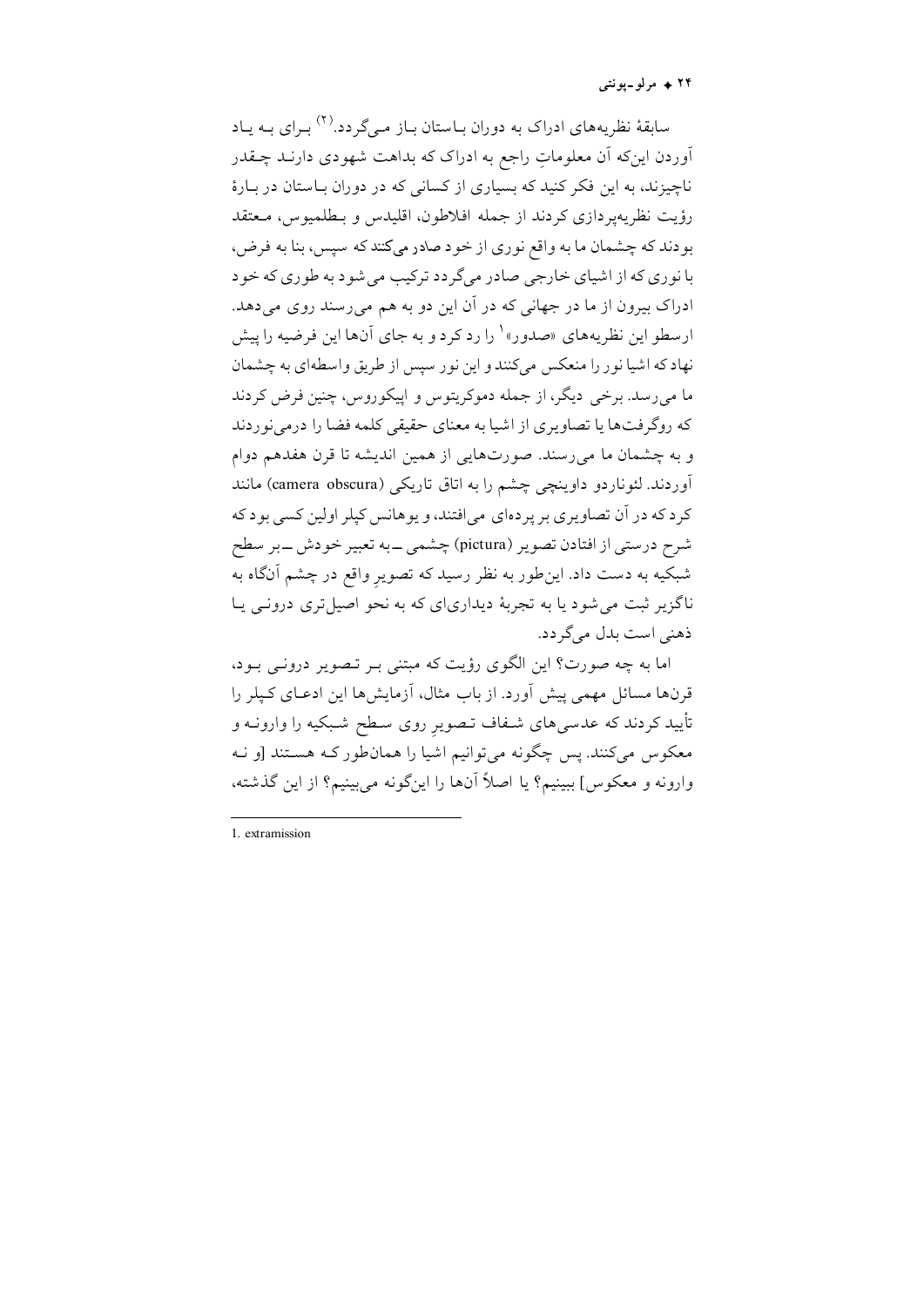زندگی و آثار ♦ ٢٥

بيش تر ما دو چشم داريم نه فقط يک چشم و بنابراين، دو تصوير در دو شبکيهٔ چشمهایمان داریم. چرا همیشه دوبین نیستیم؟ آیا در یک زمان تـنها بـا یک چشم می بینیم؟ در دو فصل بعدی به این مسائل بازخواهیم گشت و آنها را به اختصار بررسی خواهیم کرد. در این جا کافی است که بگوییم این واقعیت که آنها توانستهاند به هر جهت نزد همگان مسائلی مهم جلوه کـنند نشـانهای است از اینکه سردرگمی مفهومی در بارهٔ ادراک چقدر شدت و حدّت داشته است، حتبي پس از قرنها مشاهدهٔ تجربي و تأمل باريکبينانه.

## ٢. نظر کردن از جایی

این فکر وسوسهانگیز است کـه پـرسشهای تـجربی در بـارهٔ سـازوکـار و روان شناسی ادراک را از پرسشهای فلسفی در بـاب سـرشت و ذات آن، یـا أشكال اساسي فهم أن متمايز كنيم. با وجود اين، رازاًميزي خود ادراك باعث می شود که مشکل بتوانیم چنین تمایزی برقرار کنیم، زیرا بسیاری از ادعاهای اسـاسی مـندرج در نـظریههای تـجربی ادراک خـودشان از لحـاظ فـلسفی مسئلهانگیزند. با این حال، نمونههای روشنبی در هـر دو سـر طـیف وجـود دارند: یافتههای عصب شناختی اخیر در بارهٔ عملکرد سازوکارهای حسی از یک طرف و پر سش های فلسفی هـمیشگی در بـارهٔ ادراک از طـرف دیگـر. پدیدارشناسی مرلو۔پونتی در جایی میان این دو واقع شـده است. پس ایـن يديدارشناسي چگونه و تا چه اندازه صبغهٔ فلسفي دارد؟

بسار دیگـر پـادآوری ایـن مـطلب بسـیار مـهم است کـه آنـچه در ادراک مرلو۔یونتی را مجذوب خود میکند نحوهای است که ادراک جهانی را آشکار می سازد. زیرا این آشکارسازی جهان نه صرفاً به نحو عام یا انتزاعی، بلکه از طریق به دست اَوردن نظرگاهی با شکل و شمایل انضمامی و مشخصاً بشری درون جهانی که ادراک اّن را منکشف می سازد صورت میپذیرد. «ادراک در هر جایی زاده نمی شود» بلکه «در اعماق و زواییای بیدن سبر ببر می آورد»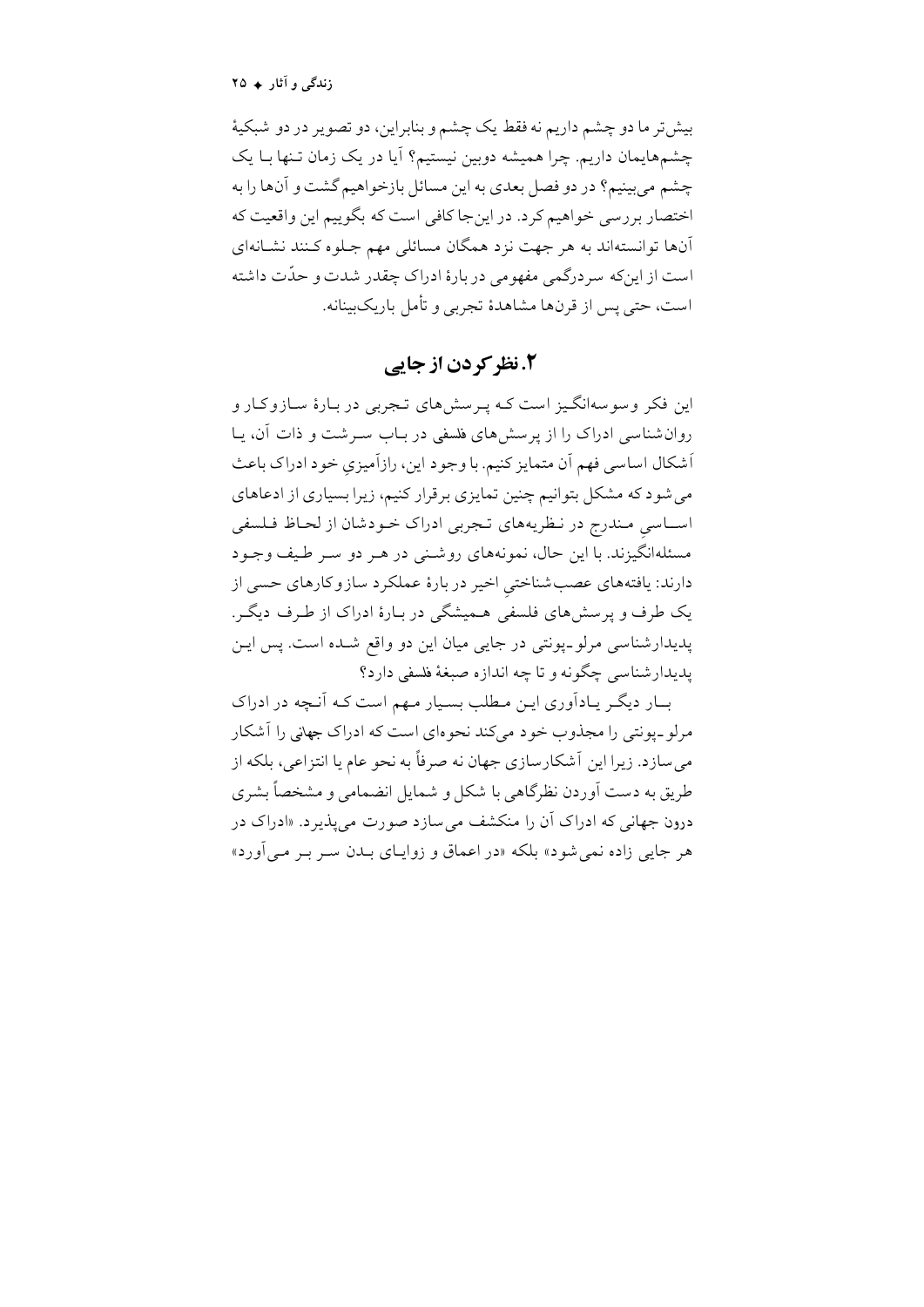۲۶ + مرلو<sub>-پونتی</sub>

(7 ٪). ادراک با جلوهگر شدن در این پـا آن بـدن، صـورتهایی ایـجاد میکند که مقوم هر گـونه تـجربه و فـهم بشـری هسـتند، يـعنی جـهتگيري نظرگاهی متناهی و تقابل بین شکل <sup>۱</sup> و زمـینه،<sup>۲</sup>کـانون و افـق. مـا نـظرگاهی ß ß ادراکی نسبت بـه جـهان داریـم، امـا واجـد نـظرگاههای فکـری، اجـتماعی، شخصی، فرهنگی و تاریخی نیز هستیم که بستگی خود آنها به بدنمان کمتر از بستگی خود تجربهٔ حسی به آن نیست. بـه عـقیدهٔ مـرلو\_پـونتی، نـظرگاه متناهی در ذات هر وجهی از وجود [یـا اگـزیستانس] مـاست و آنـچه هـر نظرگاهی را انضمامی و متناهی میکند این است که در جهتگیری و رفتار جسمانی ما ریشه دارد.

با این حساب نظرگاه چیست؟ فیلسوفان عقلگرا نظیر لایبنیتس ــکه نسبت ما را با جهان نسبتی شـناختی یـا عـقلی، نسبت انـدیشهای بـا مـوضوعش، میدانند ـ گرایش داشتهاند بـه ایـنکه مـعرفت بشـری را در بـهترین حـالت تقریبی متناهی به علم مطلق خداوند و در واقع تصویر کمرنگی از آن بدانند. آنها فرض را بر این نهادهاند که علم مطلق و نامحدود خداوند به عـالـم، آن ملاک و میزان درستی است که دامنه و حدود آنچه ما می توانیم بشناسیم باید با أن سنجيده شود. نظر كردن خداوند همان نظر كردن أرماني است: «نظر كردن از ناکجا». در مقابل نظر کردن ما محققاً نظر کردنی است از جایی، و به درجهای كه چنین است خدشهدار و ناقص است. با این حال، عنایت داشته باشید که خود مفهوم نظر كردن از ناكجا صرفاً خيالبافته ياگزاف نيست بلكه فاقد انسـجام است. از همه چیز که بگذریم، نظر کردن از ناکجا، اگر آن را به معنای حقیقی لفظ بگيريم، ممكن نيست نوعي نظر كردن باشد. مرلو ـپونتي ميiويسد وقتي من از نظرگاههای متفاوت به خانهای نظر میکنم، «خود خانه هیچ کدام از این نظرگاهها نیست... خود خانه، خانهٔ دیدهشده از ناکجاست. ولی این حرف چه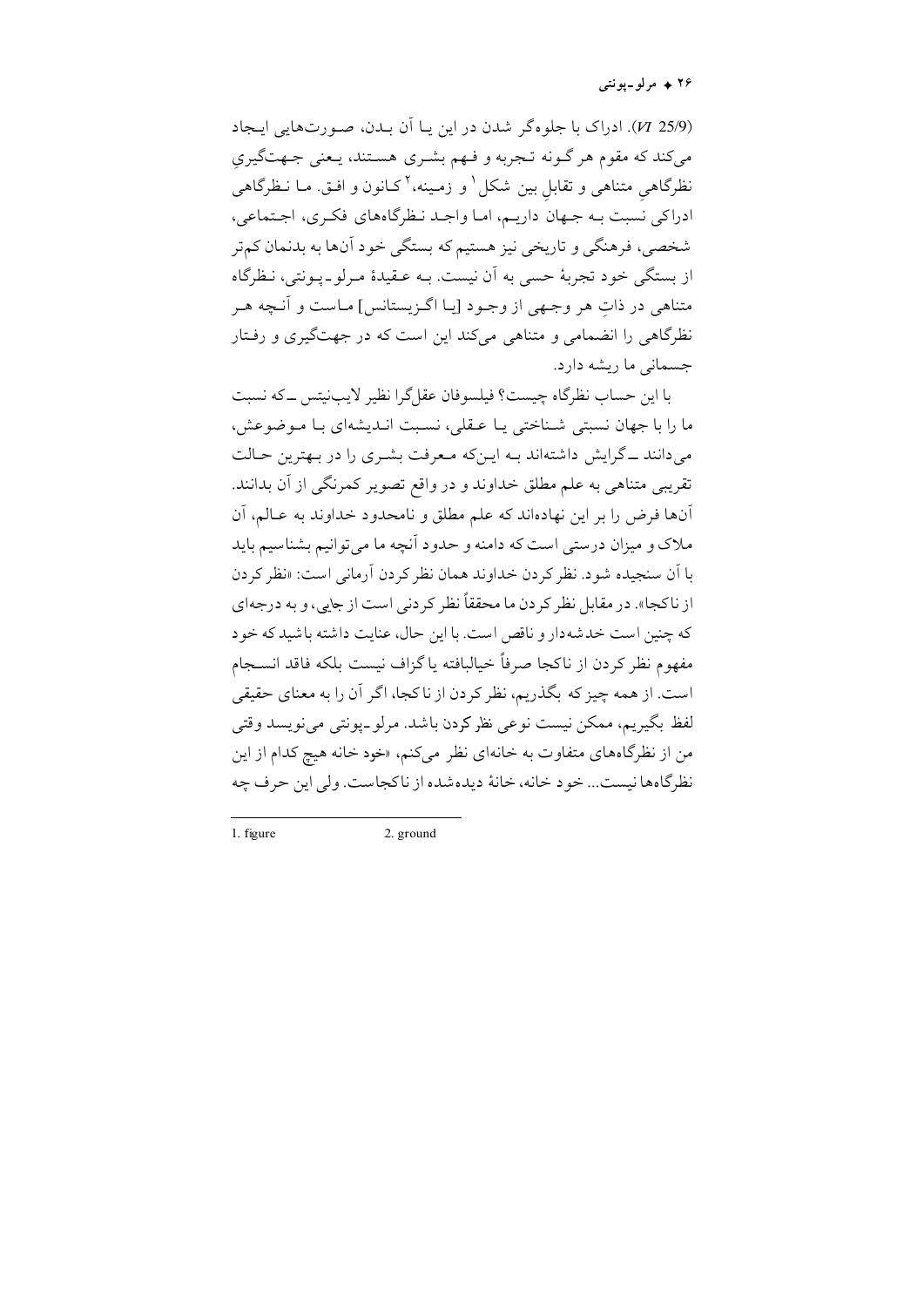زندگی و آثار ♦ ٢٧

معنایی دارد؟ آیا دیدن همواره دیدن از جایبی نیست؟» اما چگونه می توانیم تجربه را هم لنگر انداخته در نظرگاهی بدانیم و هم، با وجود این،گشوده به روی جهان در مقابل گرفتار ماندن در ذهن سوژه؟ آن طور کـه مـرلو-پـونتمی میگوید، «باید تلاش کنیم دریابیم که چگونه ممکن است نگریستن از جایی روي دهد بي آنكه در نظرگاهش محصور بماند» (7/67/78).

این فرضی و سو سهانگیز است که جهان، خو د (در آنجا) وجو د عینی دارد و مـا أن را از طريق يـا بـه وسـيلة قسـمى از اقسـام نـظرگاههاى سـوبژكتيو يـا تجربههای درونی (در اینجا) ادراک میکنیم و می شناسیم. در این صورت، هر نظرگاهي، از هر نوعي كه باشد، قسمي افزودهٔ زائد و خارجي به آن چيزي خواهد بود که وجود دارد؛ به تعبیر هگل، صِرف ابـزار یـا وسـیلهای کـه بـه واسطهٔ أن جهان را درمیٍ یابیم یا از طریق أن جهان را، هر قدر هم به وجهی مبهم، تشخیص می دهیم.<sup>(۳)</sup> مسائل شکاکانهای که این استعارهها بـه دنـبال می آورند جانمایه و محرک معرفت شناسی مدرن بو دهاند، اما یقیناً به قیمت در محاق رفتن رازي كه برانگيزندهٔ آنها در درجهٔ نخست بو د: جهاني است كه خود را بر ما عیان میدارد. هگل یکی از اولین متفکرانی بودکه توصیه کرد از این قبیل تصاویر بازنمودانگارانه ' صرفنظر کنیم، و مرلو-پونتی نیز راه او را می رود از این لحاظ که میخواهد بر آن چیزهایی فائق آید که هر دو متفکر اّنها را تأثيرات فلجكنندهٔ اين قبيل الگوها بر چگونگي فهم جـايگاهمان در جهان تلقى مى كنند.

از این قرار، راز فلسفیای که مرلو ـپونتی را اینچنین تحت تأثیر قرار داد و راهنمای کار او شد دو وجه دارد ــ نخست اینکه ما گشوده به روی جهانیم و ديگر اينكه مندرج در آنيم. اولين وجه آن راز، اين واقعيتِ حيرتانگيز است که جهان اصلاً بر ما منکشف می شود و آگاهیِ ما به بطن چیزهایی غـیر از

<sup>1.</sup> representationalist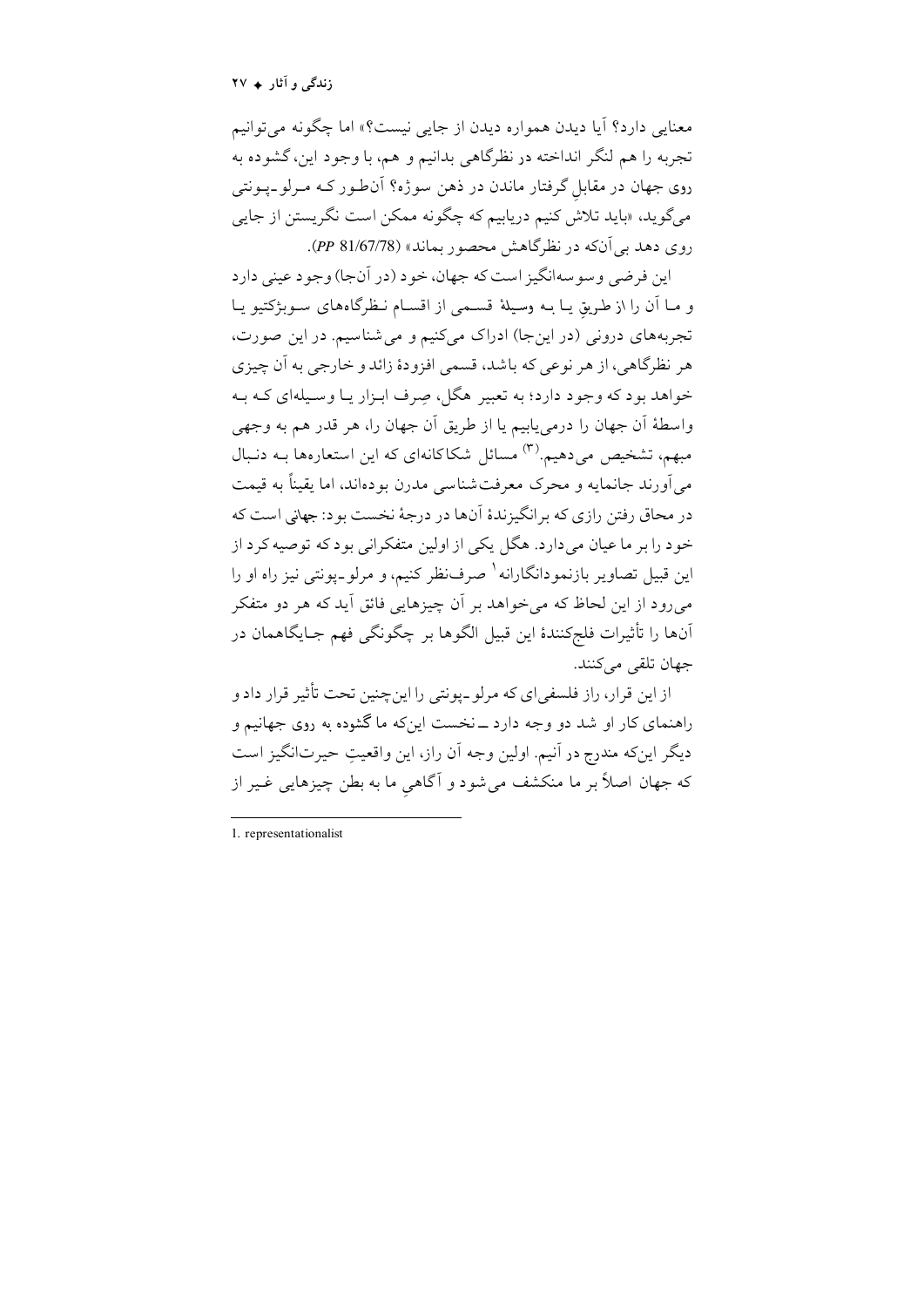۲۸ ← مرلو<sub>−</sub>پونت*ی* 

خودمان دست می رساند و ما را به آنها وصل میکند آن هم به نحوی کـه ظاهراً با نسبتهای خارجی خاموشی که اعیان محض، چشم بسته با یکدیگر دارند قابل مقايسه نيست. ادراك «نزديكي مطلق» ما به چيزهاست و در عين حال «دوري چارەنايذير» ما از آنها (23/8 W). از باب نمونه، ديدن چگونه می تواند تاریکی و تراکم واقعیت فیزیکی فاقد شعور را بـتارانـد و مـحیطی دیداریذیر را پیش روی ما بگشاید و جهان را برای کاوش و اکتشافِ بیش تر در دسترس قرار دهد؟ ادراک، از این منظر فلسفی که عالماً و عامداً سادهبینانه است، ممکن است همچون قسمی معجزهٔ اینجهانی جاری جلوه کند؛ ما اَن را بديهي مي گيريم، ولي همچنان اسرارآميز است.

وجه دوم این راز آن است که مـا خـود نـه فـرشتهایـم نـه مـاشین، بـلکه موجوداتی زنده هستیم. ما با جهان نه مانند پردازشگران دادهها و اطلاعات مواجه می شویم نه همچون اشباح و ارواحی که مانند مـه بـر سـطح چـیزها شناورند. نظرِگاه ادراکی نظرِگاهی بدنی [یا جسمانی] است. ما تنها بـه واسطهٔ داشتن بدن است که جهانی داریم: «بلدن لنگرگاه ما در جمهان است» (PP 169/144/167)؛ «بدن طريقِ عام جهانْ داشتن ماست» (169/146/169 PP). البته گمراه کننده است که بگوييم ما بدن «داريم»، درست همانطور که اگر بگوييم ذهن یا خود<sup>۱</sup> «داریم» گمراهی به بار می[وریم. بهتر اَن است که بگوییم مـا ذهن، خود یا بدن هستیم.<sup>(۴)</sup> این نیز همانقدر گمراه کننده است که بگوییم ما جهاني «داريم» أنچنان كه گويي داشتن جهان نوعي واقعهٔ فرخنده است يـا اّنچنان که پنداری ممکن است معلوم شود که به واقع جهانبی نداریم هر قدر هم که به نظر برسد جهانی داریم. اینکه بگوییم بدنمند [یا جسمانی] هستیم در حکم اَن است که گفته باشیم بدنمان هستیم، درست به همان صورت که اگر بگوییم جهانی <sup>۲</sup> هستیم، [در واقع]گفتهایم که جهانی بودن نه یک خاصه است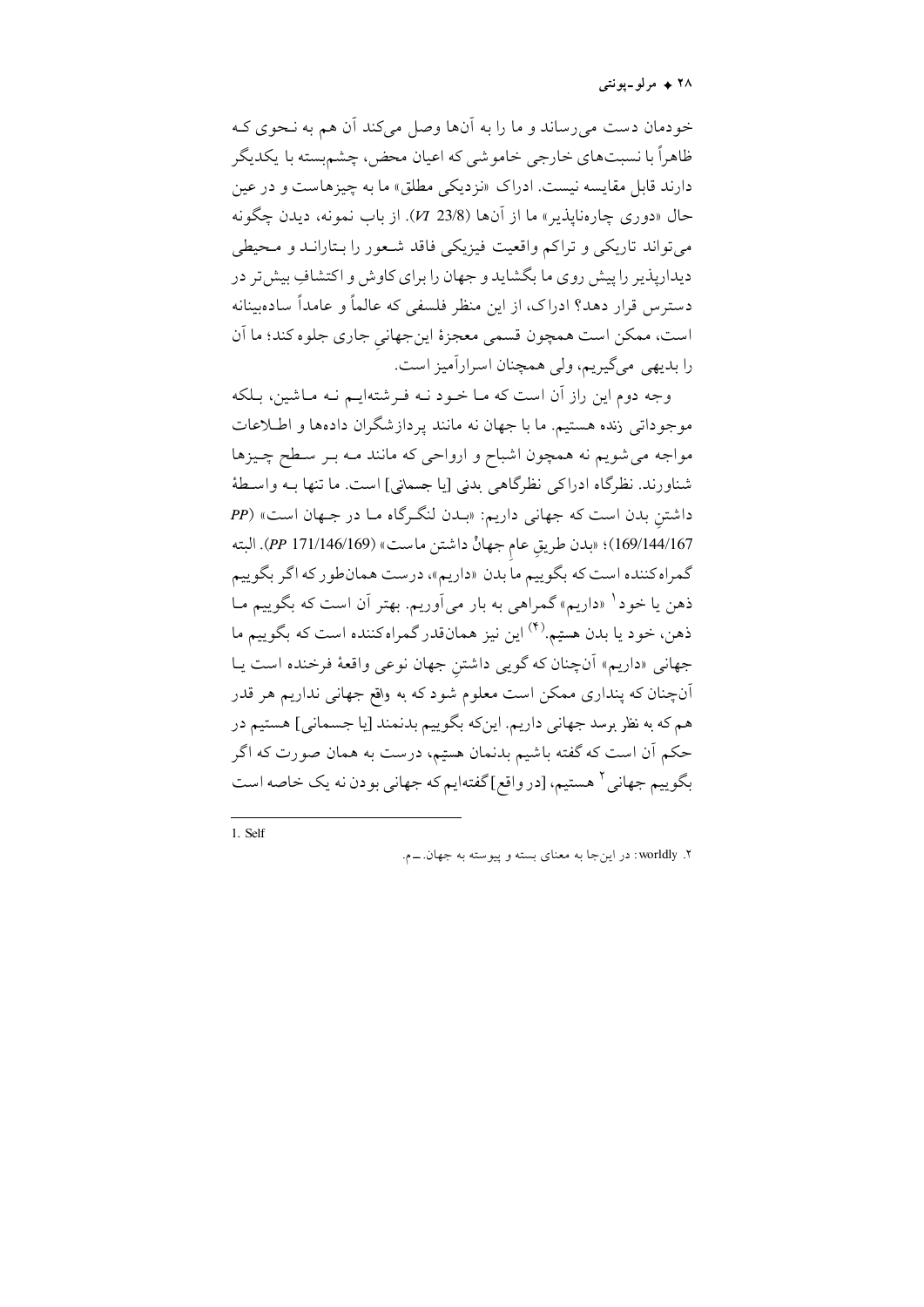زندگی و آثار ♦ ٢٩

نه يک نسبت بلکه همان وجود [يا اگزيستانس] ماست. همان طور که هايدگر مي گويد، بودن انسانها در جهان بودن است.

بنابراین، اَن چیزی که اندیشهٔ مرلو۔یونتی را بـه حـرکت وامـی۱دارد ایـن اندیشه است که ادراک و بدنمندی [یا تجسد] نه مسئله گونند نه معمایی، بلکه رازاًلو د یا اسراراًمیزند. بدنمندی و ادراک، همانند هستی و زمان، حقیقت و معرفت، یا عشق و مرگ، صِرف مسائل (یا معماهایی) نیستند که روزی روزگاری بتوانيم أنها را حل (يا منحل) كنيم، بلكه سرچشمهٔ مسائل و معماهايي هستند کــه وقــتي مــيکوشيم در بــارهٔ اَن\عــا تأمــل کـنيم سـر بــر مــياورنـد. بـنابرايـن، پدیدارشناسی مرلو-پونتی صِرف کاری تحلیلی به قصد پرداختن نظریهای تبیینی در بارهٔ ادراک یا معرفت نیست، بـلکه ــ بـه وجـهی فـروتنانهتر و در عـین حـال بلندپروازانهتر ــ کوششي است براي توصيف ادراک و بدن به شکلي که از بيخ و بن تازه است هم به منظور کسب بصیرت و هم به منظور پرهیز از تناقض ها و بن بستهایی که آفت شرح و وصفهای سنتی از ذهن، بدن و جهان است.

میتوان گفت که آماج نمایان همهٔ تلاشهای مرلو-پـونتی و آنـچه دائـماً حکم خار چشم او در فلسفه را داشت، همواره عقلگرایی ٰ بود. این اصطلاح را باید به معنای کلی اَن فهمید؛ در این معنا عقلگرایی نهتنها شامل ارجگذاری و برکشیدن تئوریا (theôria) می شود که معرف فلسفه از روزگار افلاطون به این سو بو ده است، بلکه به نحو خاص تر تعقلگرامی<sup>۲</sup> دکارت و کانت و روان شناسانی همچون هرمان فون\_هلمهولتس "و ويلهلم وونت " را هم در بر ٍ مي گير د. تازهترين تجسم عقلگرایی که هنوز هم سرزنده است و مرلو-پیونتی زنیده نـماند تـا شاهد اَن باشد شناختگرایی<sup>۵</sup> است که بسیاری از فیلسوفان، روان شـناسان و زبان شناسان در آن به چشم مشخصهٔ رشتهای چندوجهی می نگرند کـه در حال حاضر آن را قلمرو مشترک خویش می بینند، و آن علوم شناختی است.

1. rationalism

2. intellectualism

3. Hermann von-Helmholtz

- 4. Wilhelm Wundt
- 5. cognitivism